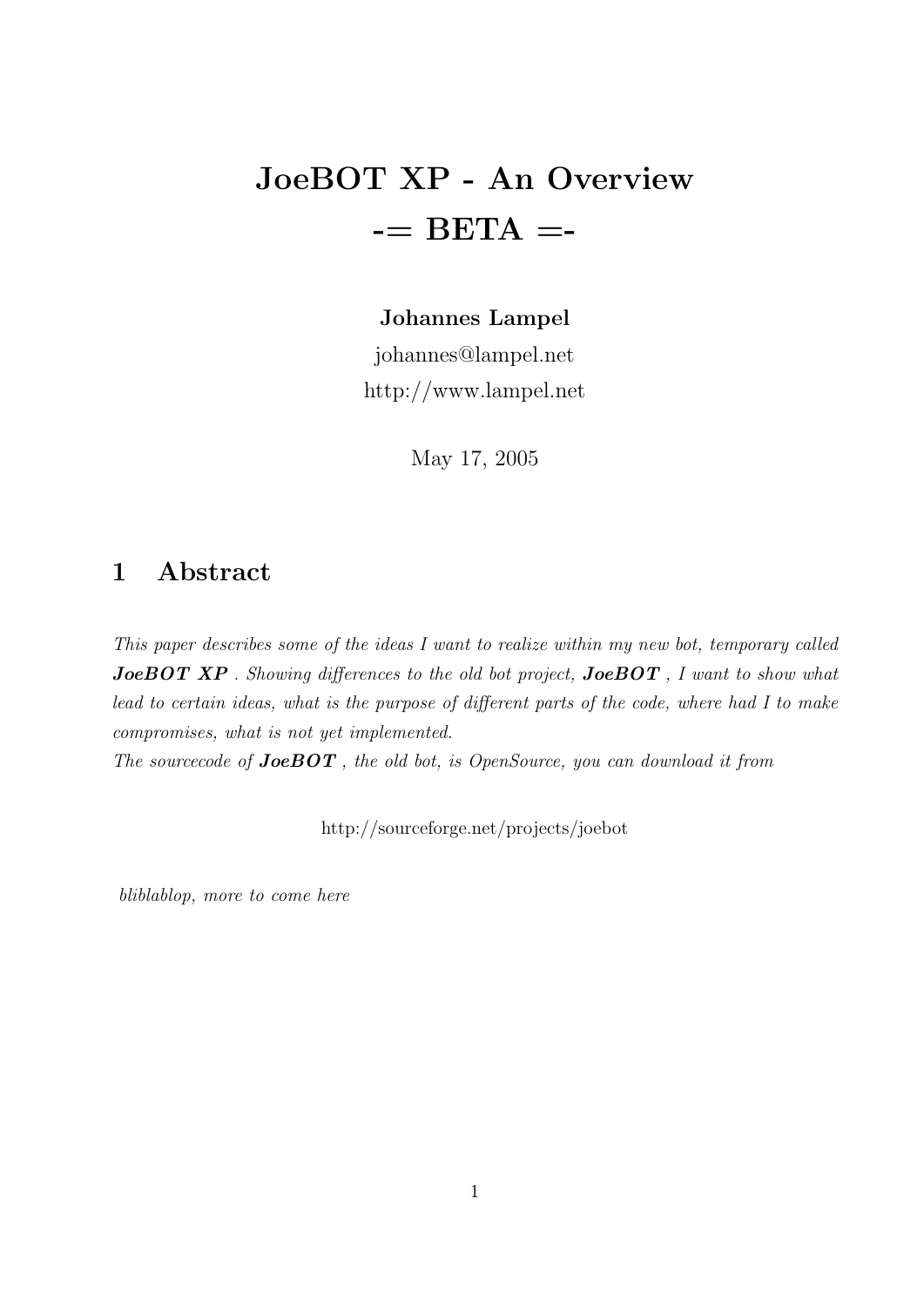## Contents

| 1        | Abstract                                                                                                     | $\mathbf{1}$            |
|----------|--------------------------------------------------------------------------------------------------------------|-------------------------|
| $\bf{2}$ | Motivation                                                                                                   | $\overline{4}$          |
| 3        | Goals                                                                                                        | $\overline{\mathbf{4}}$ |
|          | 4 Useful little things                                                                                       | $\boldsymbol{6}$        |
|          | 4.1<br><b>Bitfields</b>                                                                                      | 6                       |
|          | 4.2                                                                                                          | 6                       |
| $\bf{5}$ | <b>Engine Interface</b>                                                                                      | 8                       |
| 6        | Aiming                                                                                                       | 11                      |
|          | 7 Waypoint Mesh                                                                                              | 12                      |
|          | 8 Waypoint Recording                                                                                         | 14                      |
| 9        | Pathfinding                                                                                                  | 15                      |
|          | 9.1                                                                                                          | 16                      |
|          | 9.2                                                                                                          | 17                      |
|          | 9.3                                                                                                          | 21                      |
|          | Using $A^*$ in the Bot $\ldots \ldots \ldots \ldots \ldots \ldots \ldots \ldots \ldots \ldots \ldots$<br>9.4 | 23                      |
|          | 10 Perception                                                                                                | 24                      |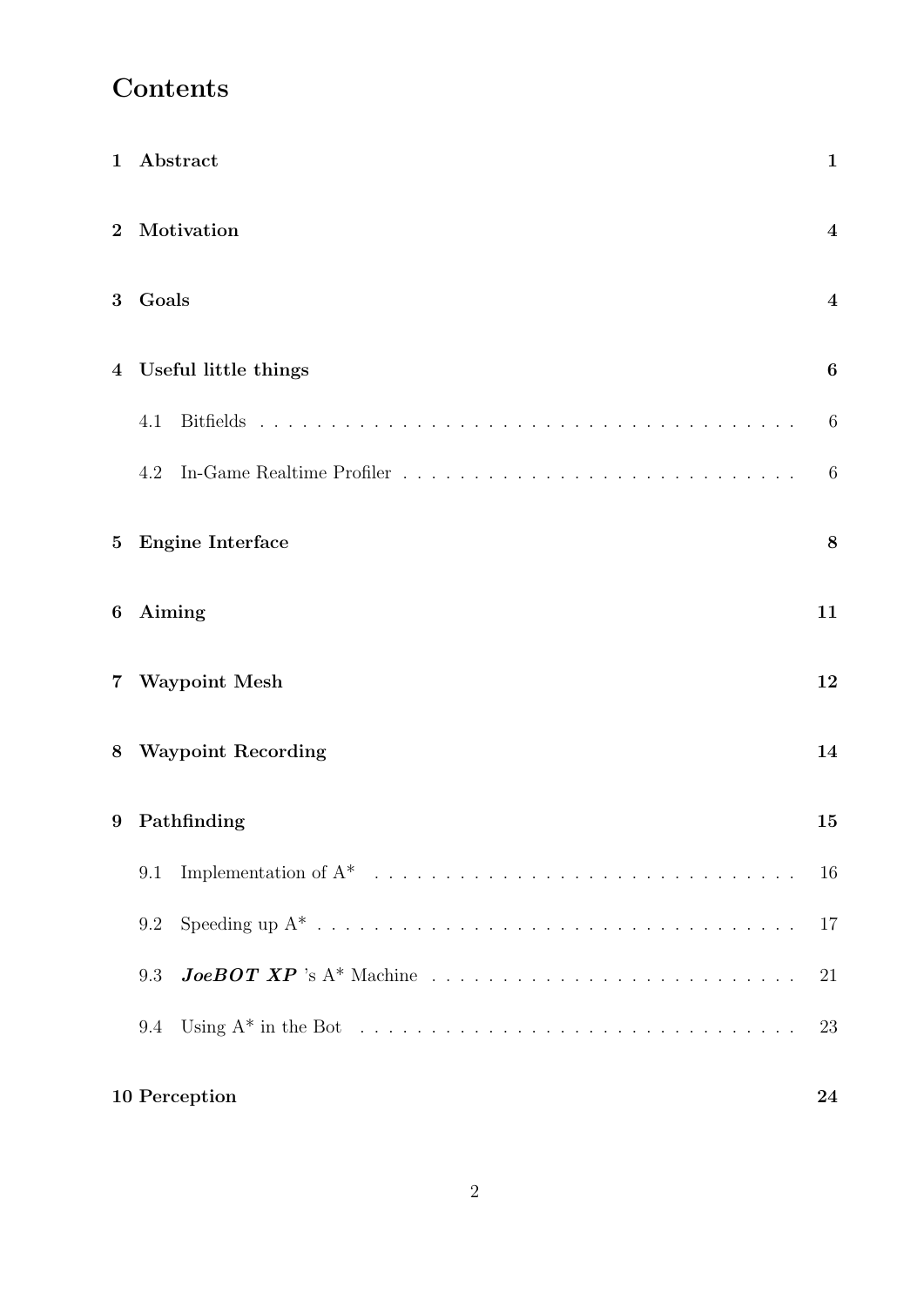|               | -28 |
|---------------|-----|
| 11 Behaviours | 28  |
| 12 Teamplay   | 31  |
|               |     |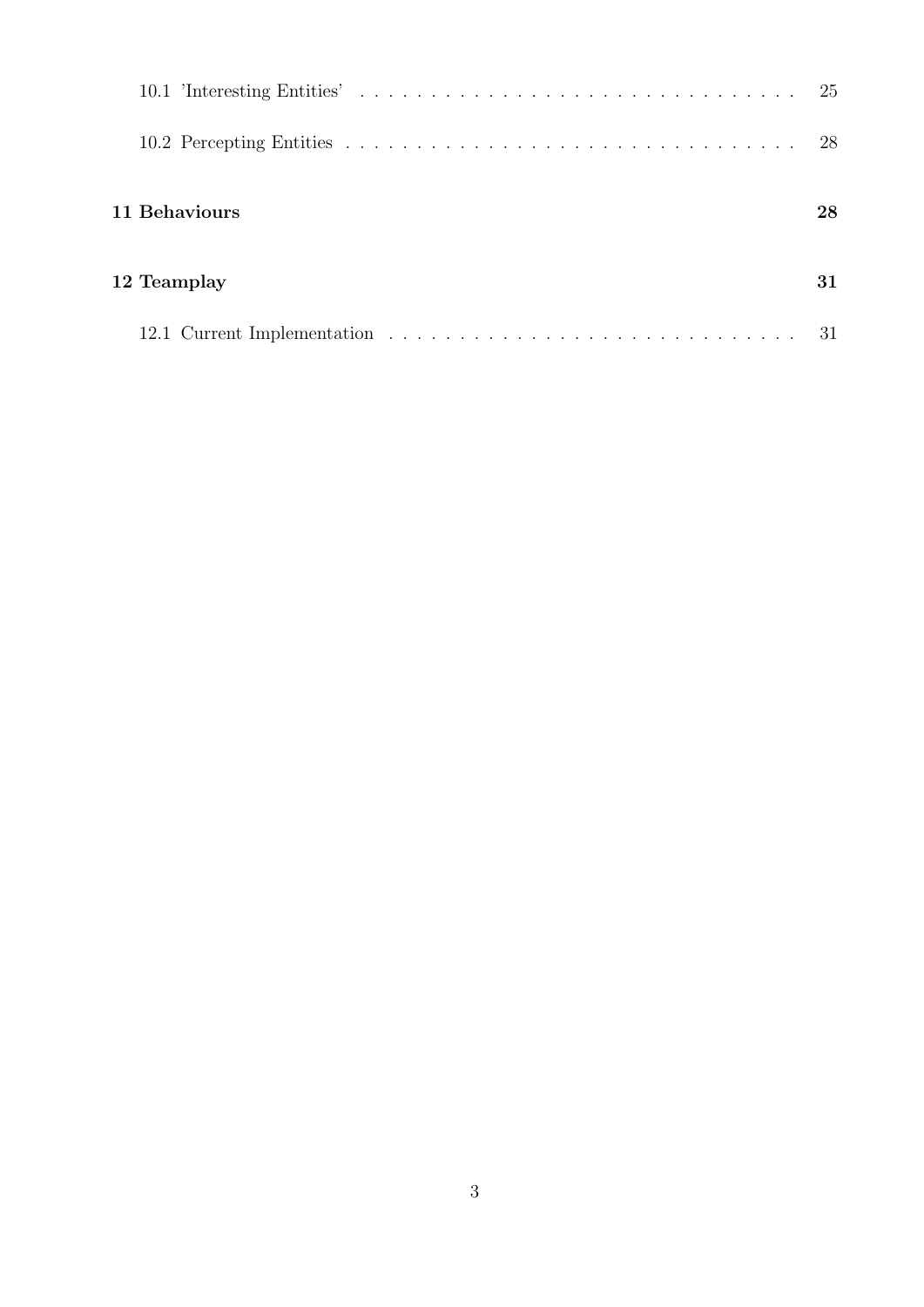## 2 Motivation

In October 2000 I started to code **JoeBOT**, a bot for Counterstrike. At that point of time I haven't had much experience with projects of that size, i.e. round about a megabyte of sourcecode. After two years of development and having learned a lot of new techniques, it became harder and harder to extend the AI of the bot, because it had no clear structure, there were a lot of different variables and functions interacting with one another in a more or less undefined, nonstandardized way. There were a lot of features which were not carefully coded, sometimes a user suggested something which looked promising and I implemented it right away without thinking much about it or they were just evil hacks to get rid of a bug. Finally in summer 2002, I decided to restart a new bot from scratch. We had organized a bot developer meeting of 7 developers from different countries in Amsterdam and talked about a lot of new ideas, about some more or less philosophic questions like "Are waypoints a method to simulate a human way of navigating ?" and a lot more. I also got insight how nice A<sup>\*</sup> worked in Killaruna's **parabot** and that was maybe the main reason to restart. I realized that I would have to rewrite almost the whole bot if I replaced the Floyd Warshall algorithm with A\*. Additionally there was the idea of a bot being more engine and/or mod independent, which would have been difficult with the old bot. From this point on old JoeBOT has only been debugged and tweaked at some points and JoeBOT XP started to grow up.

### 3 Goals

Main goals for developing  $JoeBOT$   $XP$  are :

• A clear structure for **all** elements of the bot

Learning from old **JoeBOT**, I decided that the best way to restrict access to data and to subdivide data into reasonable pieces, therefore **JoeBOT XP** shall be object orientated.

For example, behaviours shouldn't be just fixing of some basic behaviour, but stated clear and being easy to extend.

• dynamic pathfinding

The Floyd Warshall Tables in  $JoeBOT$  were static by nature. Varying paths was done by searching paths to some abitrary point in between the end and the start waypoint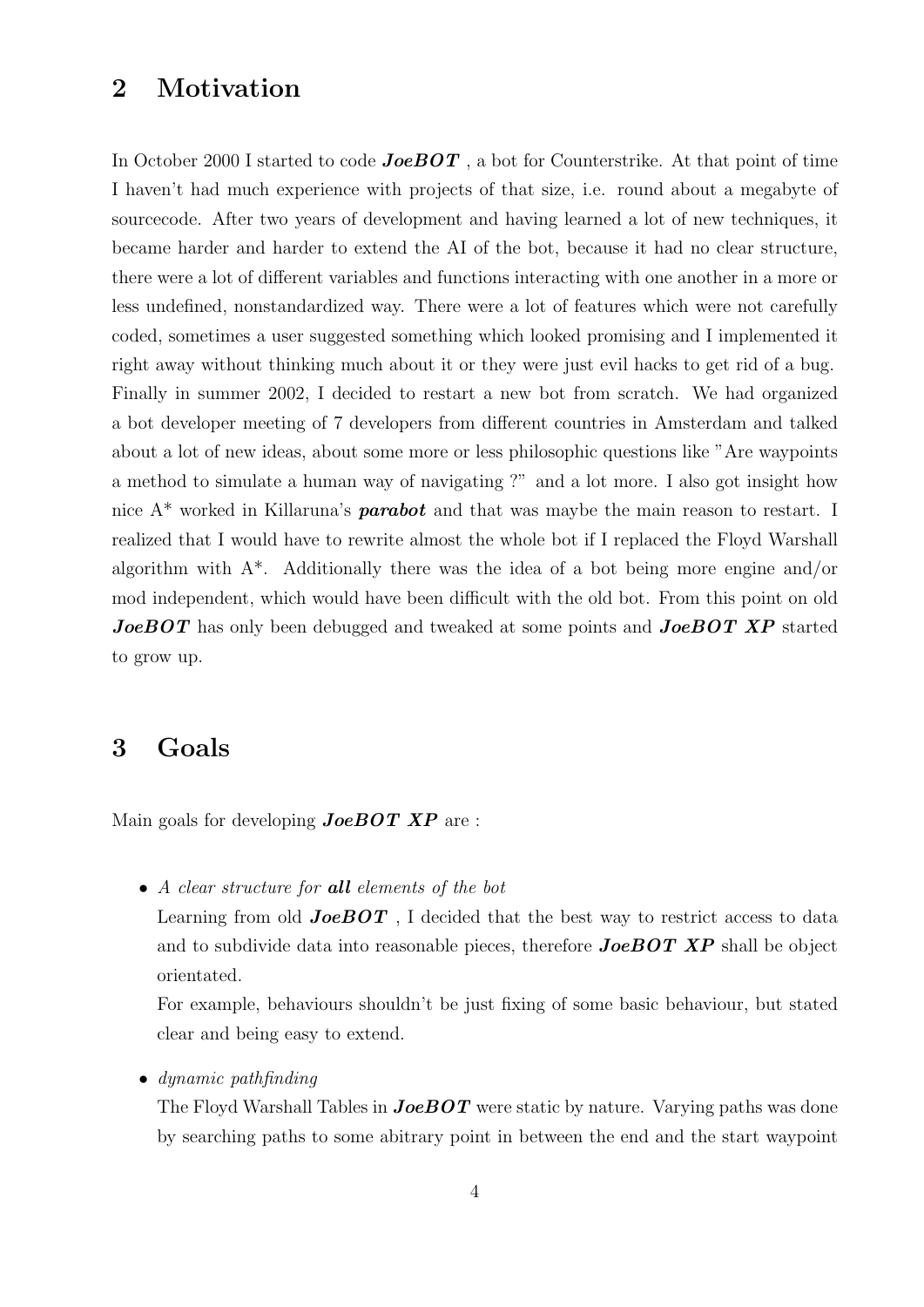and then selecting the best way based on some some random influences and the current constitution of the bot, i.e. if it is aggressive, defensive, already weakened, etc.

Using  $A^*$  as the pathfinding algorithm has several advantages : It is possible to define the exact costs of a path, so that you don't have to imitate dynamic pathfinding by analysing a lot of shortest distance paths, you don't have to have a static waypoint grid on which the pathfinding runs, and finally,  $A^*$  can be used in some other creative ways, e.g. to estimate a possible position of an enemy. A disadvantage of  $A^*$  is that is a lot slower than a simple table lookup like we had with the Floyd Warshall algorithm. Finding a path in a 700 node mesh might take up to 3ms with a simple cost and heuristic function on a Pentium4 2,66GHz. Looking up a value in a table is 4-6 orders of magnitude faster. Another disadvantage is that it isn't always easy to define appropriate cost and heuristic functions for different situations.

#### • dynamic waypoint recording

A main problem of all bots is to obtain information about their environment in a suitable way. The bot has to neglect uneccessary data, but it should not get stuck in every wall, though. The first generation of the popular Counterstrike bots did this by requiring handmade waypoint files containing all the information the bot needed for navigation. Those bots weren't able to navigate sufficiently well on unknown maps. Ways to navigate throught the map without waypoints have not been really sucessful. Recently, there are attempts to use the BSP data of a map to obtain those information. This is often a complicated process, and I simply haven't had the time to handle this topic, therefore I decided to create the waypoints on the fly as the players ( bots and humans) move around. When there is a little number of waypoints the bots have some basic navigation system which allows them to explore the map, and if there are humans playing, it is even better.

• mod-independency

Wouldn't it be cool if we had a bot, which, once coded, would run on almost all mods for some game, only by defining some basics of the game ? Yeah, I thought so too . . .

• engine-independency

The same here ... Who says that I'll still continue to code a bot for Halflife ? There are rants that there will be a sucessor of HL in the far future, so it be great if only the interface of the bot had to be changed to make it compatible. Or even for making it compatible with another first person shooter, if Valve keeps nagging on the 56k users with their  $f^*$ king Steam system.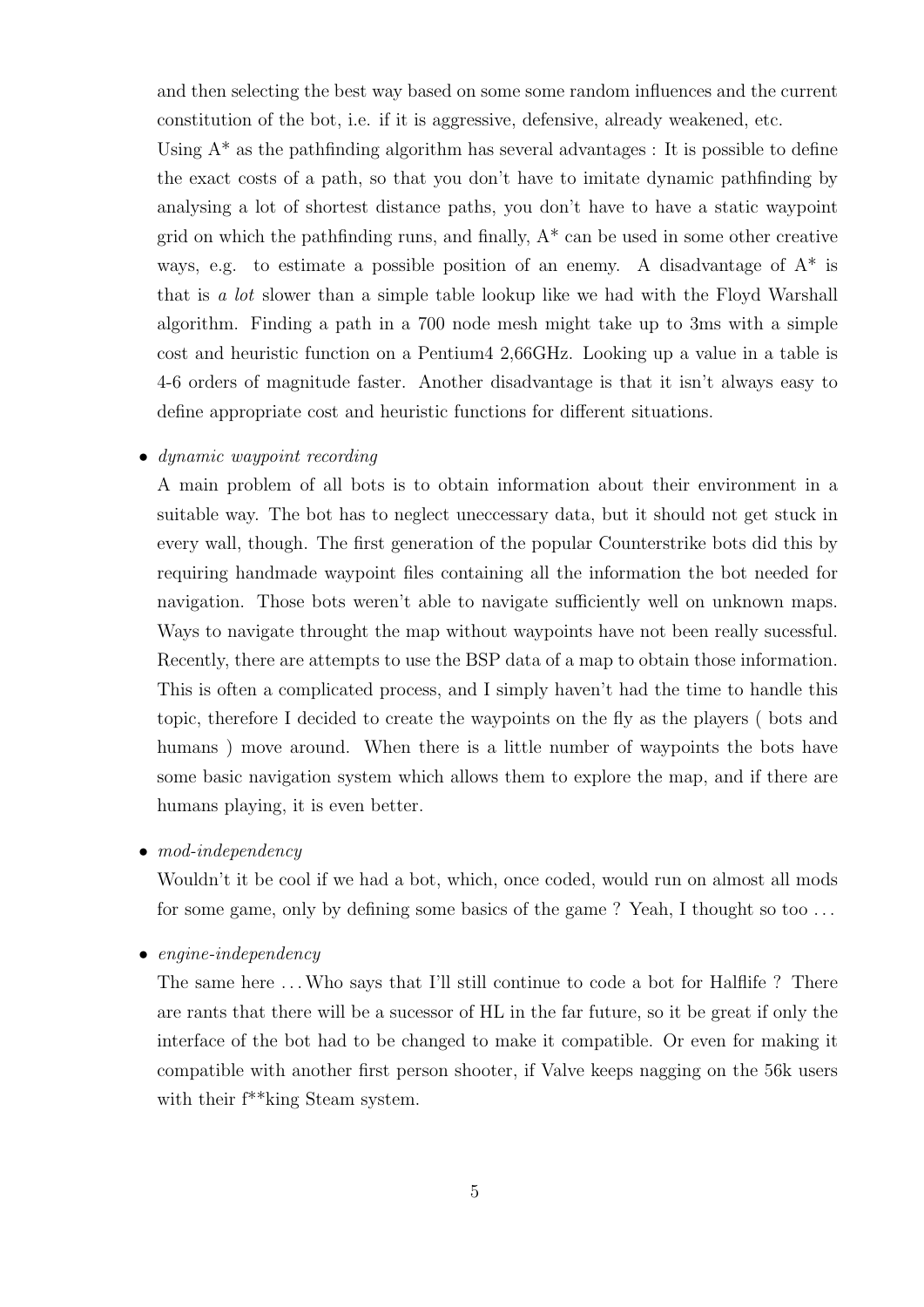## 4 Useful little things

#### 4.1 Bitfields

Storing a lot of bool values in a simple boolean array is pretty simple, but uneffective. For one stored bit, you waste at least seven bits. And if you want to do boolean operations on those arrays, you have to loop throught all of them, 'or'-ing each of those bits one by one. Simple case for creating a new data type, no question - then we can also get rid of those bytewasting arrays. Instead we create an array with an appropriate size of long values. On current systems, that's 32 bit. We just have to write some functions to read and set/reset single bits and overload some operators and we are done. 'Or'-ing two bitfields now needs less memory bandwidth and 32 bits can be processed at once.

Example: Determining whether there are suitable waypoints to lay covering fire on.

```
// look if we can see some of the nearby waypoints to the enemy
g_Map.m_Waypoints.setDistanceMask(&BFNearEnemy,1,350,p->m_VOrigin);
// dont take the waypoints which are less than 250 units away
g_Map.m_Waypoints.setDistanceMask(&BFNotNearBot,1,250,m_pBot->getOrigin());
BFNotNearBot.negate();
// take only visible waypoints from here
g_Map.m_Waypoints.setVisibleMask(&BFVis,m_pBot->m_iNearestWP);
BFNearEnemy k= BFVis; // everything that's near to the enemy and visible to us
BFNearEnemy &= BFNotNearBot; // everything that's far enough from me
long lShootAt = BFNearEnemy.getSet(); // get the first suitable waypoint ... randomizing would be fine
```
#### 4.2 In-Game Realtime Profiler

Often it is very useful where most of the time of your calculation time is spent. There are different ways to do this : You can use third party programs like the AMD CodeAnalyst, or you can use an own, in game, realtime profiler.

Third party profiler like the AMD CodeAnalyst are easy to use, have a lot of functions to analyse the resulting data and multible possibilities to export the data. Those programs often work by sampling where the execution of the program is with a fixed frequency. This produces a lot of data and eventually needs a lot of additional processing time, while they are not always successful in analysing functions which are only executed during a shot timespan, because the sampling rate is relatively low, otherwise we would just get too much data.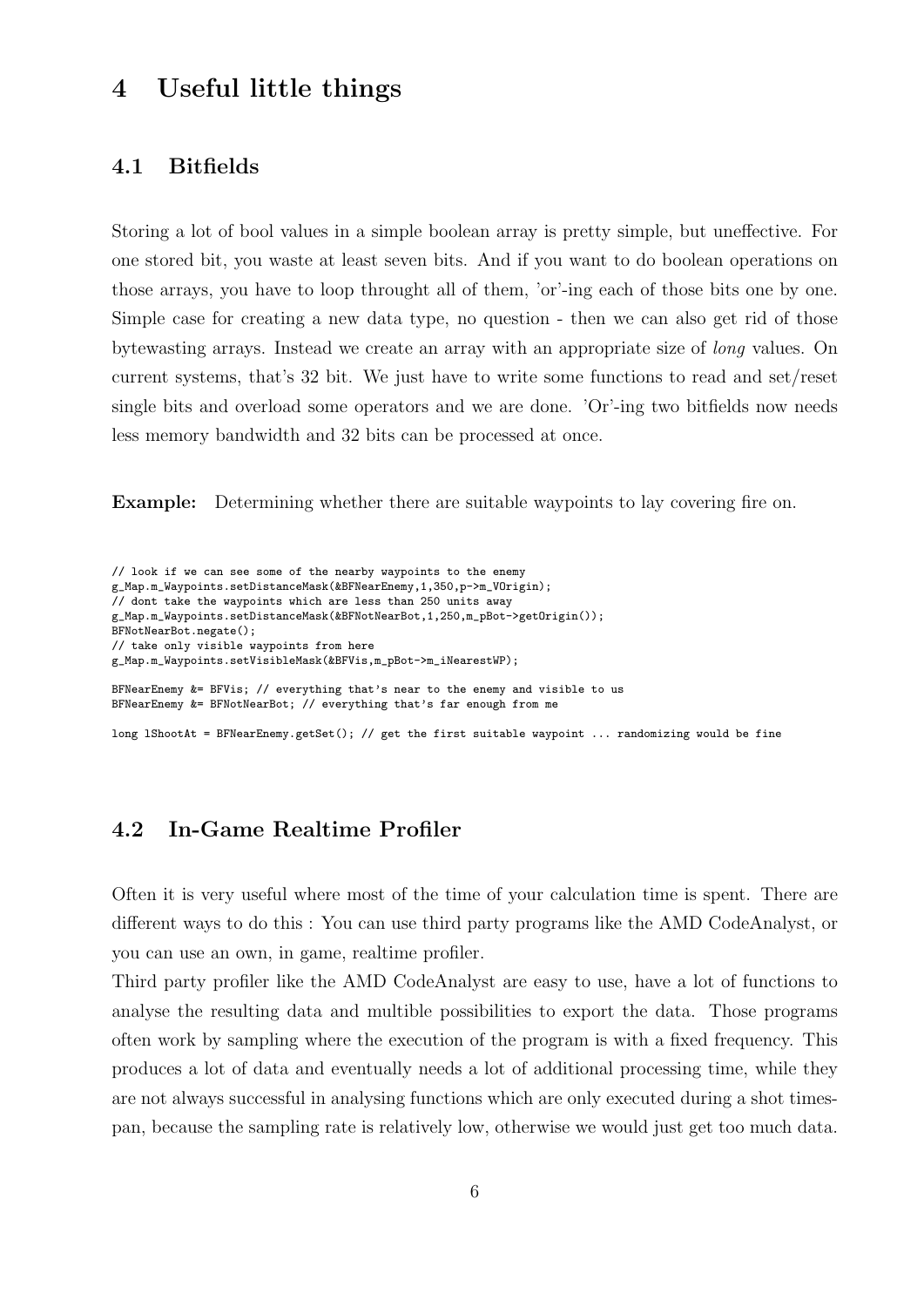To get a better resolution, the time of measurement needs to be extended. Unfortunately those average values do not neccessarily show functions using a lot of time only at certain moments.

The profiler of **JoeBOT XP** works another way (based on *Steven Rabin / Game Program*ming Gems 1 / 'Real-Time In-Game Profiling') : We have one global instance of the profiler for managing all data, being called by so called CProfileItem instances. Those CProfileItem instances do a profiler call when being created, i.e. from their destructor, and call a function of the global profiler instance when destructed. This way we can just create an instance of such a CProfilerItem in a function to be profiled. Every time this function is called, the variable is instantiated, therewith the time measurement started. When we exit that function, the variable is destructed and the time measurement is done. The task of the main profiler class is to collect this data, to maintain a tree representing the calling hirarchy and to do some simple calculation showing the average time spent, maximum time etc. Finally we have functions to implement some cursor like system to browse the tree and a function to output this text to a buffer.

```
class CProfileStats{
public:
    int m_iCalls;
    _int64 m_i64TotalTime;
    float m_fPercentage;
};
class CProfileNode{
    friend class CProfiler;
public:
    CProfileNode();
    ~CProfileNode();
    CProfileNode *hasChild(const char *);
    void begin(void);
    void end(void);
    void calcStats(void);
    void resetLogData(void);
    void output(char *,int,bool);
protected:
    unsigned int m_iProfileInstances; //# of times ProfileBegin called
    int m_iOpenProfiles; <br> \frac{1}{4} of times ProfileBegin w/o ProfileEnd<br> \frac{1}{1000} //The current open profile start time
    _int64 m_i64StartTime; //The current open profile start time
                                            //All samples this frame added together
    CProfileNode *m_pParent;
    vector<CProfileNode *> m_ppChildren; // children of this node
    char m_szName[80]; // name of current profiler node
    CProfileStats m_Stats;
    bool m_bOpened;
};
// just a class for the instances created for profiling
class CProfileItem{
public:
```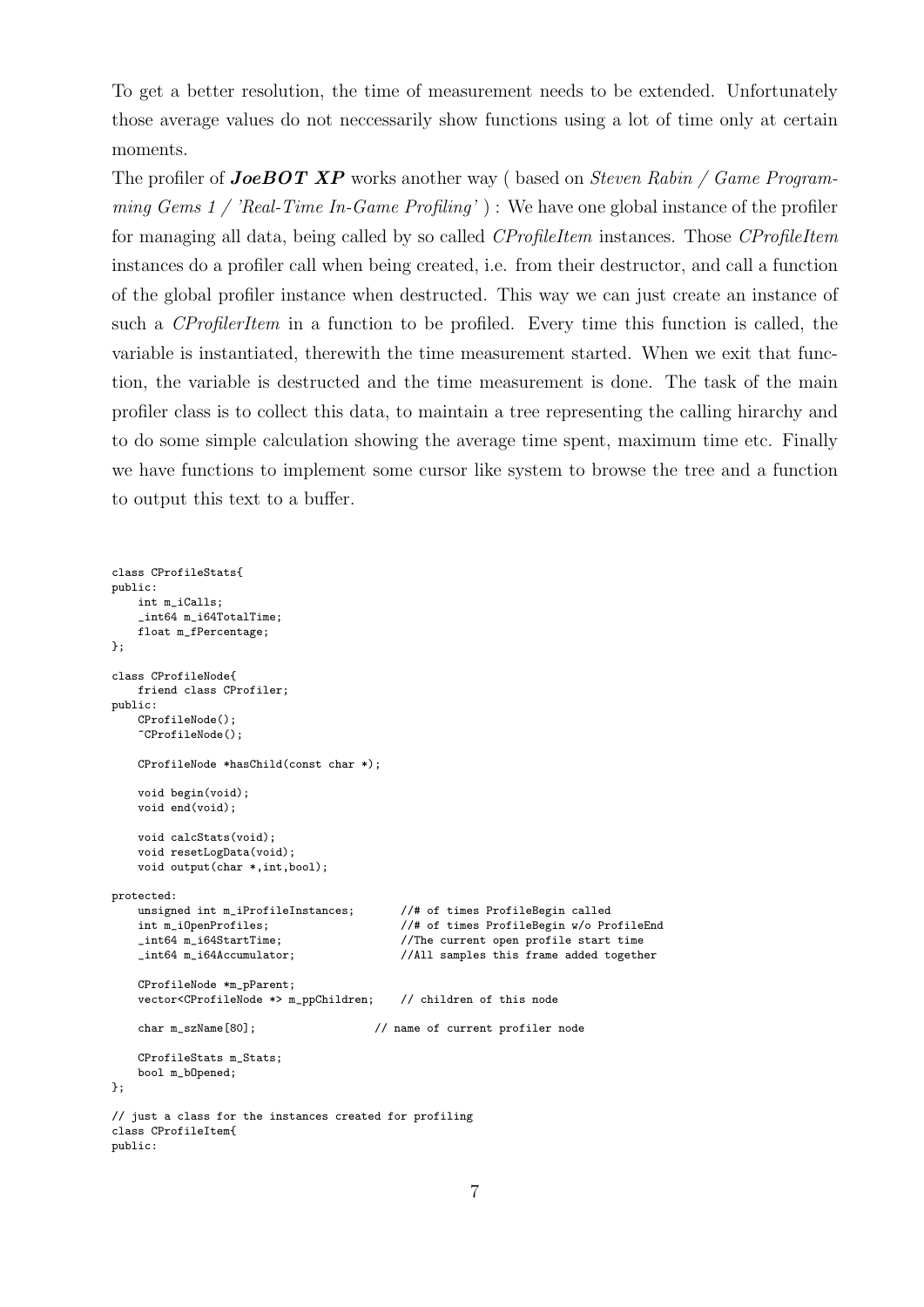```
CProfileItem(char *);
    ~CProfileItem();
protected:
   char m_szName[80];
};
// main profiler class
class CProfiler{
public:
    CProfiler();
    virtual "CProfiler();
   void startProfile(void);
   void frame(void); // called each frame to reset data
    bool begin(const char*); // begin profile item
   bool end(const char *); \frac{1}{2} // end profile item
    // output information to a text array
   void profileDumpOutputToBuffer( char *szBuffer, CProfileNode *pNode = 0 );
   float createPath(CProfileNode *,char *); // calculate the percentage
                    //of the calculation time we have here
   void cursor_movein(void);
   void cursor_moveout(void);
    void cursor_movedown(void);
    void cursor_moveup(void);
   CProfileNode *getCursor(void);
protected:
    _int64 m_i64endProfile;
    _int64 m_i64startProfile;
    vector<CProfileNode *> m_pNodes;
   CProfileNode *m_pCurrNode;
    CProfileNode *m_pRoot;
    CProfileNode *m_pCursor;
    _int64 m_i64LastStat; // when was the last stat copy ?
};
extern CProfiler g_Profiler;
#define PROFILE(a) CProfileItem _profileiteminstance__profile(a)
```
## 5 Engine Interface

To make it easier to interface the structs used by the engine, I created two wrapper classes until now. One, the *CEntity* class, handles general entities. Using this class, there is no need anymore to access the 'entvars\_t' member of the Halflife engine interface directly. This may come in use once there are changes in the engine interface or if you want to port the bot for some other engine. Engine functions like *pfnFindEntityInSphere* have now a wrapper function using this class instead of 'edict  $t^*$ '.

There is a global pointer pointing at a class derived from *CGame*. This instance organizes players, checks if a bot should join, handles commands, provides functions to search players,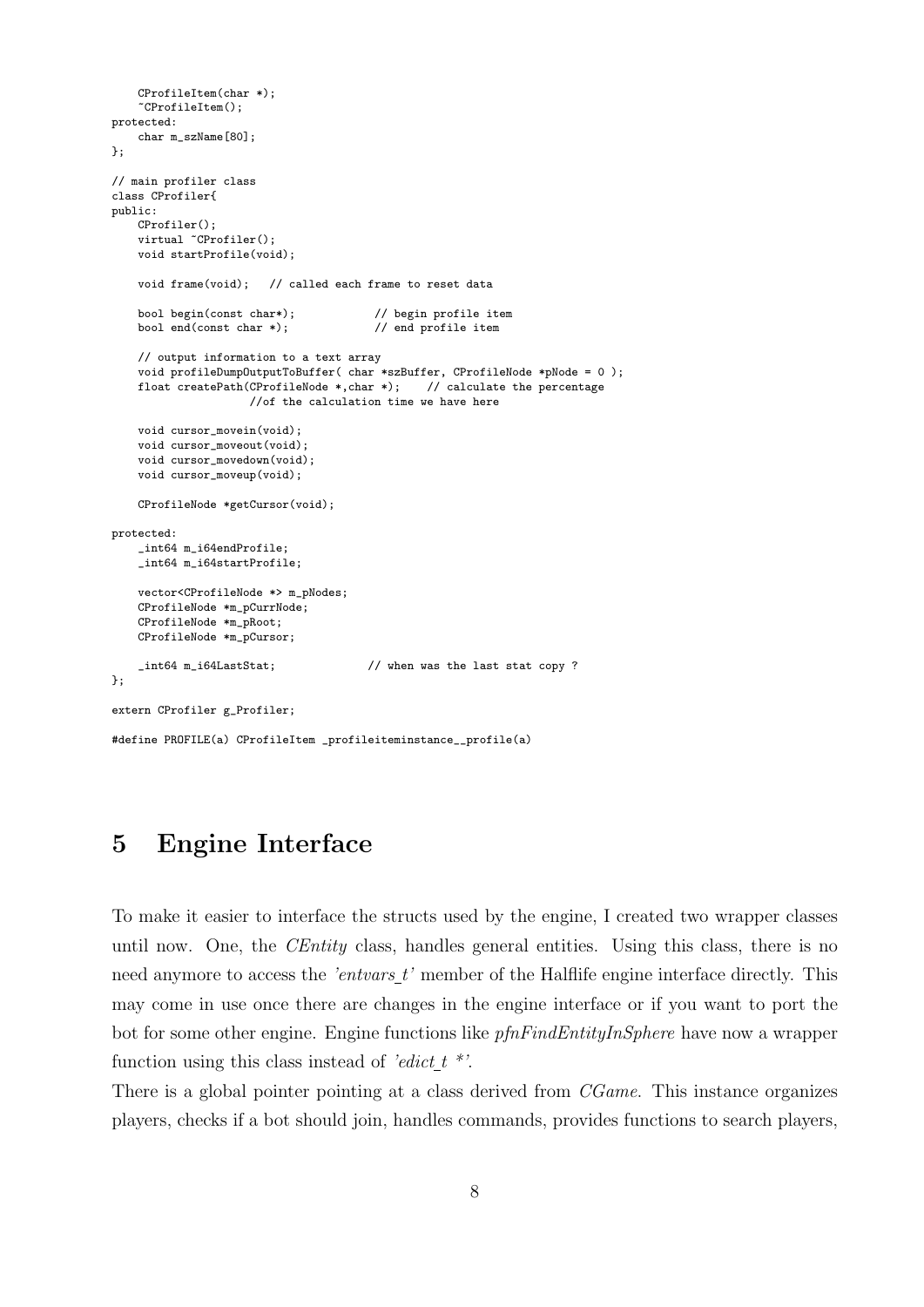etc. This class contains an array with instances of CPlayer, which is derived from CEntity. Classes derived from CGame can be used to customize these organisatoric functions for different mods. The same is the case for the *CPlayer* class. There may be a difference in detecting the team of a bot. In most mods, you can just check a *'entvars t'* variable calling the respective CEntity function, but in Counterstrike e.g. you have to do it another way. This can be perfectly done using inhertitance, virtual functions and polymorphism.

```
class CEntity {
public:
    CEntity();
    CEntity(edict_t *p){m_pEntity = p;}
    operator edict_t*(){return m_pEntity;}
    virtual "CEntity();
    void setEntity(edict_t *pEntity){m_pEntity = pEntity;}
    edict_t *getEntity(void)const{return m_pEntity;}
    edict_t *getContainingEntity(void)const{return m_pEntity->v.pContainingEntity;}
    \begin{tabular}{ll} long \emph{ is} Bot (void) const & \emph{ \texttt{return} m_pEntity->> flags\&FL_FAKECLIENT;} \\ bool \emph{ is} Alice (void) const & \emph{ \texttt{if} (m_pEntity) \texttt{freturn} ( (m_pEntity->> c deadf) )} \\ \end{tabular}\{if(m\_pEntity)\{return ((m\_pEntity->v.deadflag == DEAD_NO)&&(m_pEntity->v.health > 0) && (m_pEntity->v.movetype != MOVETYPE_NOCLIP));}else return false;}
    int getDefaultFOV(void)const{return 90;}
    Vector& getVelocity(void) {return ((Vector &)(m_pEntity->v.velocity));}<br>Vector& getOrigin(void) {return ((Vector &)(m_pEntity->v.origin));}
    Vector& getOrigin(void) {return ((Vector &)(m_pEntity->v.origin));}<br>Vector& getVAngle(void) {return ((Vector &)(m_pEntity->v.v_angle));
    Vector& getVAngle(void) {return ((Vector &)(m_pEntity->v.v_angle));}<br>Vector& getAngles(void) {return ((Vector &)(m pEntity->v.angles));}
                                   \{ return ((Vector &)(m_pEntity->v.angles));}
    Vector& getVOffset(void) {return ((Vector &)(m_pEntity->v.view_ofs));}
    Vector& getPunchAngle(void) {return ((Vector &)(m_pEntity->v.punchangle));}
    Vector getGunPosition(void) {return (getOrigin() + getVOffset());}
    long isAttacking(void)const {return m_pEntity->v.button & IN_ATTACK;}
    long isAttacking2(void)const{return m_pEntity->v.button & IN_ATTACK2;}
    long isDucking(void)const {return m_pEntity->v.button & IN_DUCK;}
    long isJumping(void)const {return m_pEntity->v.button & IN_JUMP;}
    bool isInFOV(const Vector &);
    bool isInLOS(const Vector &);
    bool isInFOVof(CEntity *);
    bool isInLOSof(CEntity *);
    bool views(const Vector &);
    bool isOnLadder(void)const {return m_pEntity->v.movetype == MOVETYPE_FLY;}
    int getWaterlevel(void)const{return m_pEntity->v.waterlevel;}
    int getHealth(void)const {return m_pEntity->v.health;}
    const char *getWeaponModel(void) {return STRING(m_pEntity->v.weaponmodel);}
    const char *getClassName(void) {return STRING(m_pEntity->v.classname);}
    const char *getName(void) {return STRING(m_pEntity->v.netname);}
    const char *getModel(void) {return STRING(m_pEntity->v.model);}
    virtual int getTeam(void) {return m_pEntity->v.team;}<br>CEntity getOwner(void) {return CEntity(m_pEntity->
                                    {return CEntity(m_pEntity->v.owner);}
    operator ==(CEntity p){return getEntity() == p.getEntity();}
    const CEntity & operator =(edict_t *p){m_pEntity = p;return ((const CEntity &)(*this));}
private:
    edict_t *m_pEntity;
};
class CAction {
public:
    CAction();
    virtual "CAction();
    void reset(void);
    bool jump(void); // jump, check if it's useful again, and if it is, jump again
```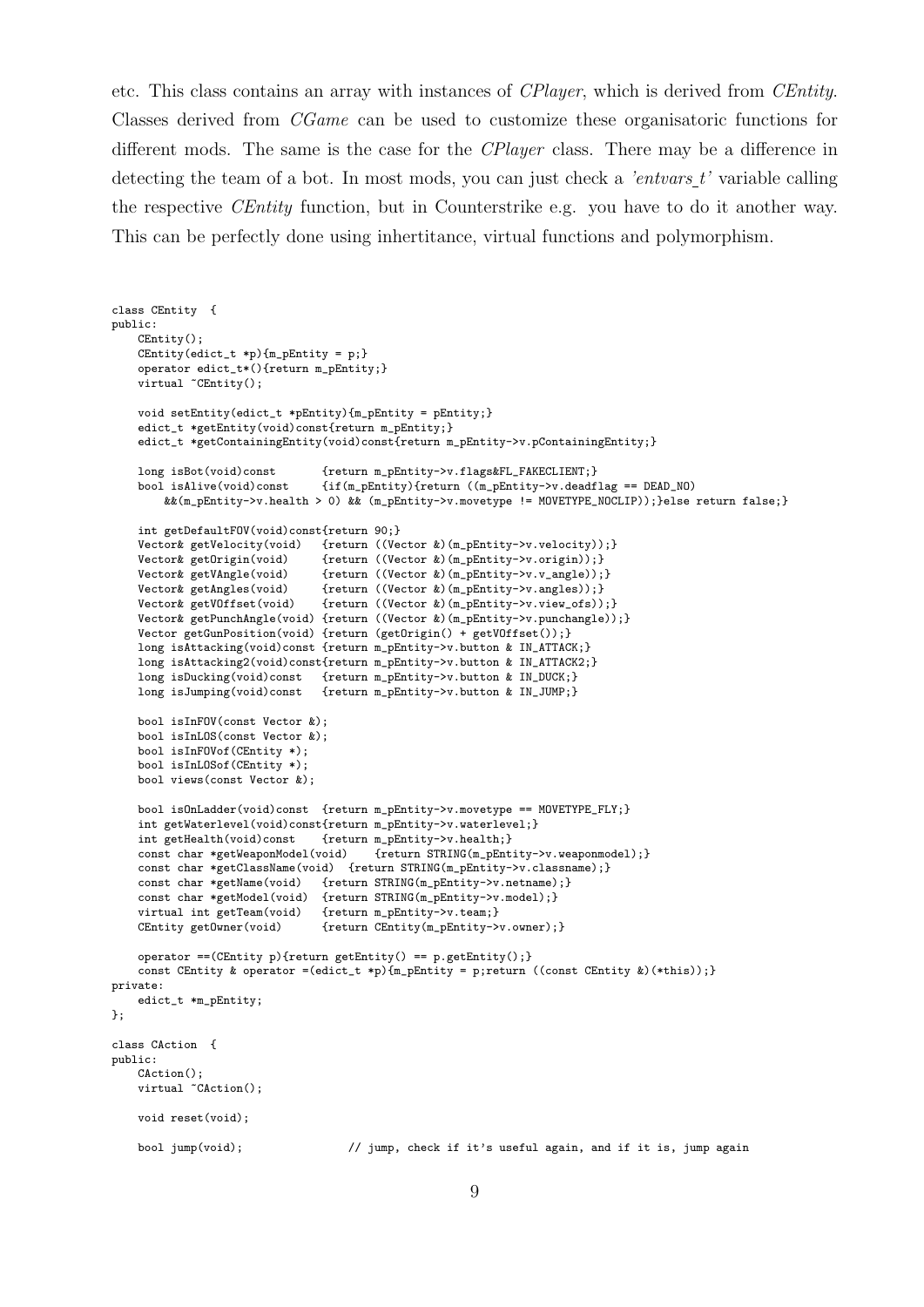```
bool reload(void); <br>bool duck(void); <br>// duck f
    bool duck(void); <br> \frac{1}{10} // duck for a .1s<br> bool duck(float); <br> // duck till a ce
                                       // duck till a certain POT
    bool duckO(float);<br>bool pauseAttack(float);
    bool pauseAttack(float); // pause attack till a certain POT
    bool pauseAttackO(float); // pause for param seconds
    bool slowDown(float fSDown,float fFactor);
    bool slowDownO(float fSDown,float fFactor);<br>bool attack(void): // attack f
                                     // attack for .1s<br>// attack till
    bool attack (float);
    bool attackO(float);
    bool attack2(void); // like attack, only for attack2
    bool attack2(float);
    bool attack2O(float);
    bool use(void); // use for .1s
    bool use(float); // use till
    bool useO(float);
    void pressButton(long lB){m_lPressButton |= lB;}
    void releaseButton(long lB=0xfffffffff){m_lPressButton &=" lB;}// default is releasing all buttons
    void runTo(const Vector &);
    const Vector &getRunDir(void){return m_VRunDir;} // normalized run direction
    void setMaxSpeed(float fSpeed) {m_fMaxSpeed = fSpeed;\};<br>float getMaxSpeed(void) {return m_fMaxSpeed;};
    float getMaxSpeed(void)
    float getSpeed(void) {return m_fSpeed;};<br>void setStrafe(float fStrafe) {m_fStrafe = fStrafe;}
    void setStrafe(float fStrafe) {m_fStrafe = fStraf<br>float getStrafe(void) {return m_fStrafe;}
    float getStrafe(void)
    void setEntity(CEntity pEntity) {m_pEntity = pEntity;};
    CEntity getEntity(void) {return m_pEntity;};
    virtual void move(void)=0;
    virtual void look(void)=0;
    virtual void lookTo(const Vector &)=0;
protected:
    float m_fMaxSpeed; // max speed
    float m_fSpeed; // current speed
    float m_fStrafe;<br>float m_fLastJump;
                                 // time of last jump
    float m_fJumpPause; // pause between jumps // more or less hardcoded<br>float m fDuck: // duck till
    float_m_fDuck;float m_fSlower;
    float m_fSlowDownF; // slow down factor till time > m_fSlower
    float m_fAttackPause; // time till atack should be paused
    float m fAttackTill:
    float m_fAttack2Till;
    float m_fUseTill;
    bool m_bJump;
    Vector m_VRunDir; // this is normalizes run direction
    Vector m_VRunDirAngles;<br>long m_lPressButton;
                                 \frac{1}{2} press this buttons till it's changed
    float m_fmsecStart;
    float m_fmsecCount;
    float m_fCurrentMSec;
    Vector m_VIdealAngles,
        m_VIdealVAngle;
    float m_fViewSpeedYaw;
    float m_fViewSpeedPitch;
    float m_fAngleSpeedPitch;
    float m_fAngleSpeedYaw;
```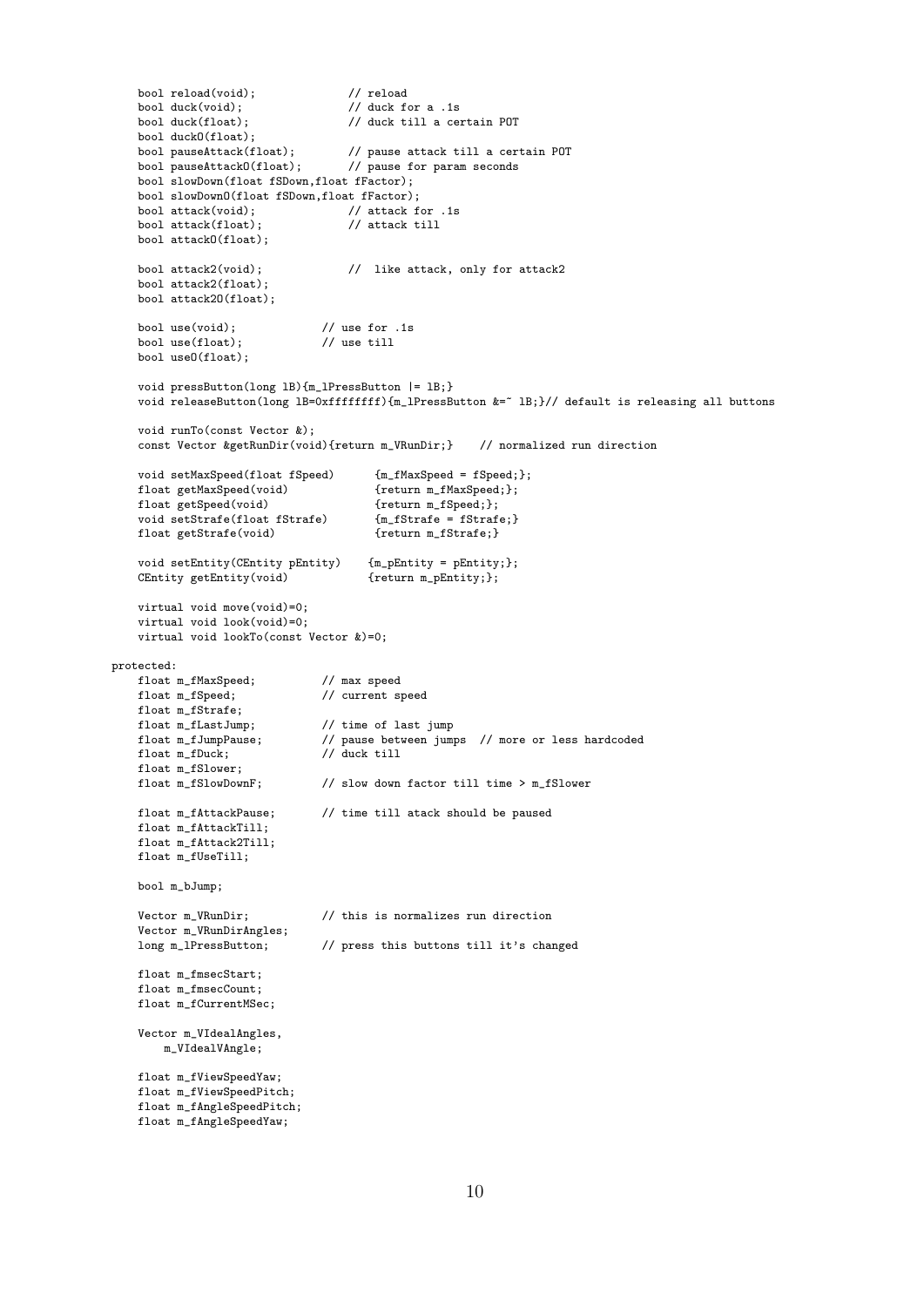CEntity m\_pEntity; };

### 6 Aiming

**JoeBOT** used an algorithm for the aiming which is widely used for smoothing different types of variables over time. E.g. timeout estimations in the TCP protocoll, in artificial neural networks, and so forth.

$$
var_{n+1} = var_n * factor + (1 - factor) * var_{new}; factor \in [0; 1)
$$

The idea of this system is to take into account, that we might not stop turning instantly. So we have to store the speed at which we are changing the angles and some constants to describe how much of this 'old' information should influence the aiming the next frame. First we look at this problem at a fixed framerate and without regarding the fact that 0 and 360 are the same. This system was first used (in the context of HL and its mods) in Parabot and later modified in  $JoeBOT$ . Recently the  $JoeBOT$  code went to projects like RACC, botaim plugin etc.

The problem with this algorithm is, that you have to choose the speed and the momentum factor carefully to avoid oscillations. It's also difficult to make it framerate independant. A better choice for doing the aiming using the differential equation for a damped oscillator. This is used in **JoeBOT XP**.

$$
m\ddot{x} + k\dot{x} + dx = 0
$$

 $\ddot{x}$  is the second derivative, i.e. the accelaration,  $\dot{x}$  the first derivative, i.e. the speed. Using the exponential approach  $x(t) = e^{lt}$ , we get  $l = \frac{-k \pm \sqrt{k^2 - 4dm}}{2m}$  $\frac{2k^2-4dm}{2m}$ , thus we have no oscillations if  $k^2 \geq 4dm$ . If  $k^2 = 4dm$  we are at the aperiodic limit, i.e. the fastest approach to our aim without having oscillations. But we might want to have a little bit of them, since we also have such effects as weapon spread and punchangles in our game. Since we know how fast the aiming converges and the frequency of the oscillations so we could adopt the parameters to fit it on the target size.

Because we also want to aim at moving targets, we shouldn't have any damping when moving at the speed of our target.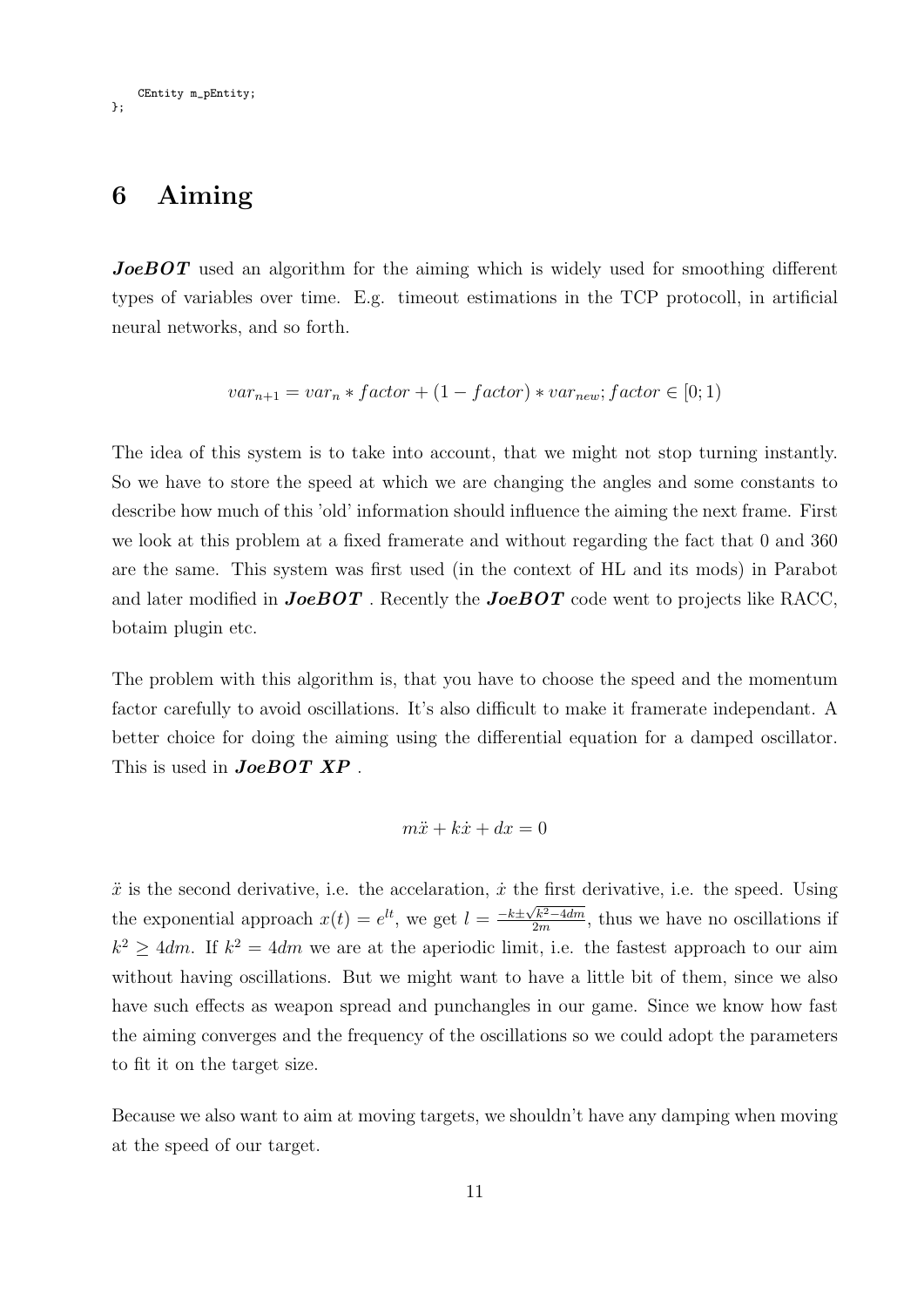$$
m\ddot{x} + k(\dot{x} - v_0) + d(x - x_0) = 0
$$

where  $v_0$  is the desired velocity and  $x_0$  the position of the target we are aiming at.

## 7 Waypoint Mesh

This section describes how the waypoint data is represented and which information are stored. The bot's navigation is based on waypoints, therefore the waypoint system is a central part of the bot. This system has to be fast, easy to save and load and extendable, maybe there'll be the need to implement some BSP based approach later. Additionally it should allow fast insertion of new waypoints, which is needed for the waypoint recording. For each waypoint we want to store :

- Basic Information
	- Origin
	- Paths
	- Flags
- Extended static information
	- Number of visible waypoints
	- Average distance to visible waypoints
	- Bitfield for fast visibility lookup
	- some other terrain analysis data
- Statistical information
	- Number of kills
	- Time of kills
	- Damage taken ( separated into directions )
	- Damage done ( separated into directions )
	- Traffic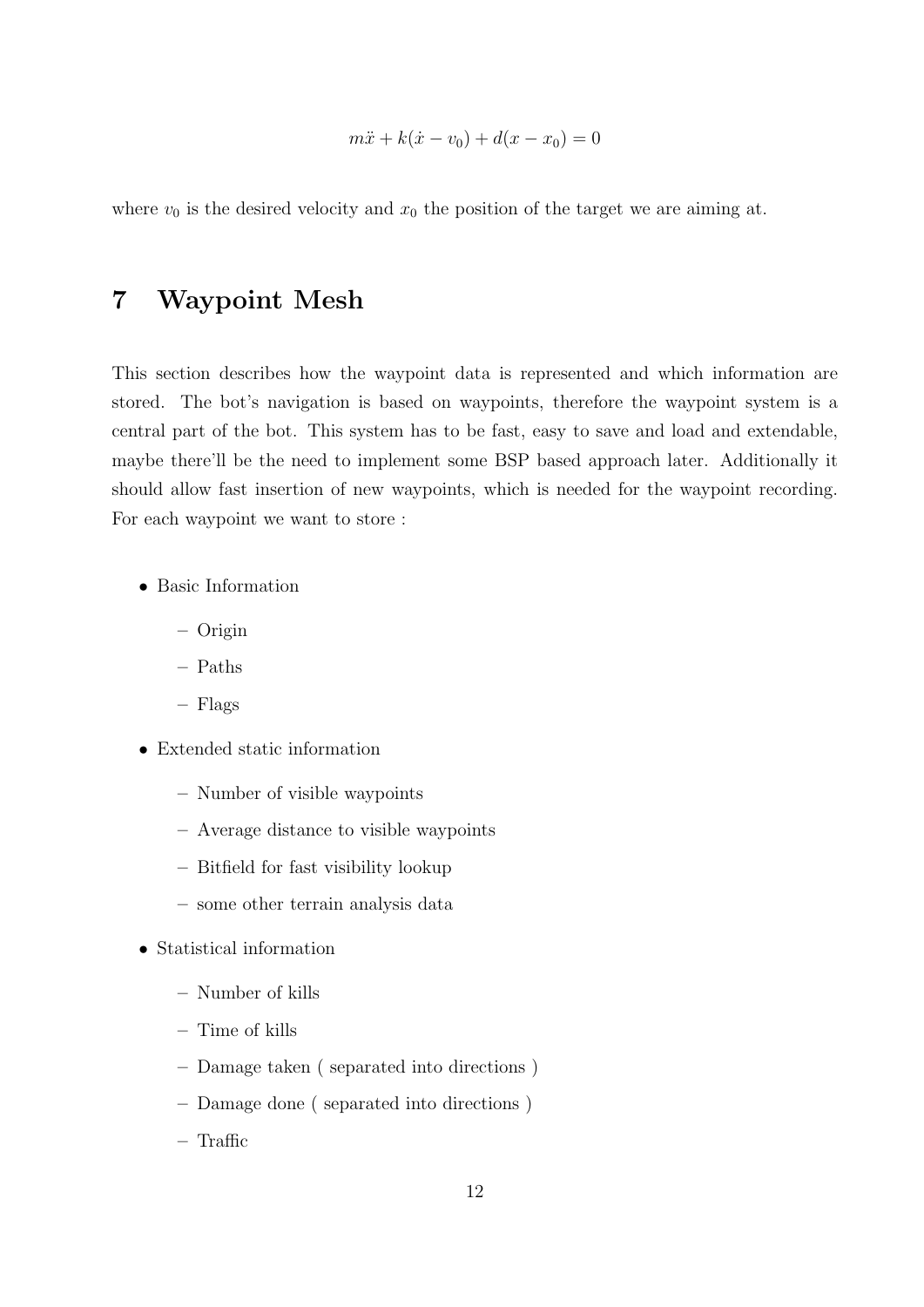– Connections where a bot got stuck

 $-$  ...

A special feature to mention here is the visibility table. This table is realized by using an array of bitfields. We use such a table, because tracing a line throught the BSP takes a lot of time. Just reading this boolean value from a table is a lot faster and allows you to even use it inside your pathfinding process or doing boolean operations on them. There are only few occassions where you cannot use them, mainly if you don't want to trace a line from the origin of one waypoints to another. This is needed when doing visibility checks for the bot's perception. Another problematic point are moving objects, like doors or breakable entities. The problem was now, that a square visibility table is not easy to extend, because all those bitfields would have to be extended by one bit if a new waypoint is added or we would have to allocate some more memory in advance to avoid this. The solution is simple: We assume if waypoint 1 is visible from waypoint 2, waypoint 2 should be visible from waypoint 1. Based on this assumption we can build a triangular visibility table. For the first waypoint, the bitfield is one bit long, just containing the visibility to itself which is always 1, the second waypoint contains a bit indicating the visibility to the first waypoint and to itself, and so on. If you want to check visibility here between two waypoints, you first have to determine which index is bigger and then take a look at the corresponding location in your table. This way you save some memory, which might be more cache friendly, but it also complicates some actions : If you want for example to create a bitfield containing the visibility of a given waypoint to another, you can first copy the bitfield of one waypoint, but then you have to go 'down' throught the visibility table, accessing a lot of different bitfields.

To speed up a very frequently called function, a function to get the index of the nearest waypoint to some position, a hashtable was introduced. The 'traditional' way is to loop throught all waypoints, calculate all distances, and return the index of the waypoints with the minimal distance to the position given. Calculating a distance involves  $3+2$  floating point additions and 3 multiplications, ( Calculating the square root is not needed. ) and of course loading all that data from RAM to your CPU for each waypoint.

A much faster way is to use a hashtable. The hash function only looks at the x and y component of the waypoint's origin, dividing the whole range from -4096 to 4096 units for each of them into 64 equally sized squares. Of course normal maps do not use this whole area, and one could think about using another hash function, e.g. based on the statistic distribution of all waypoints or determing the exact boundaries of the map to optimize the hash function. I havn't done this yet. To find the nearest waypoint now, you only have to find the bucket which belongs to the given position. Now we only have to check the distances of all waypoints in that very bucket and all neighbouring buckets. If we cannot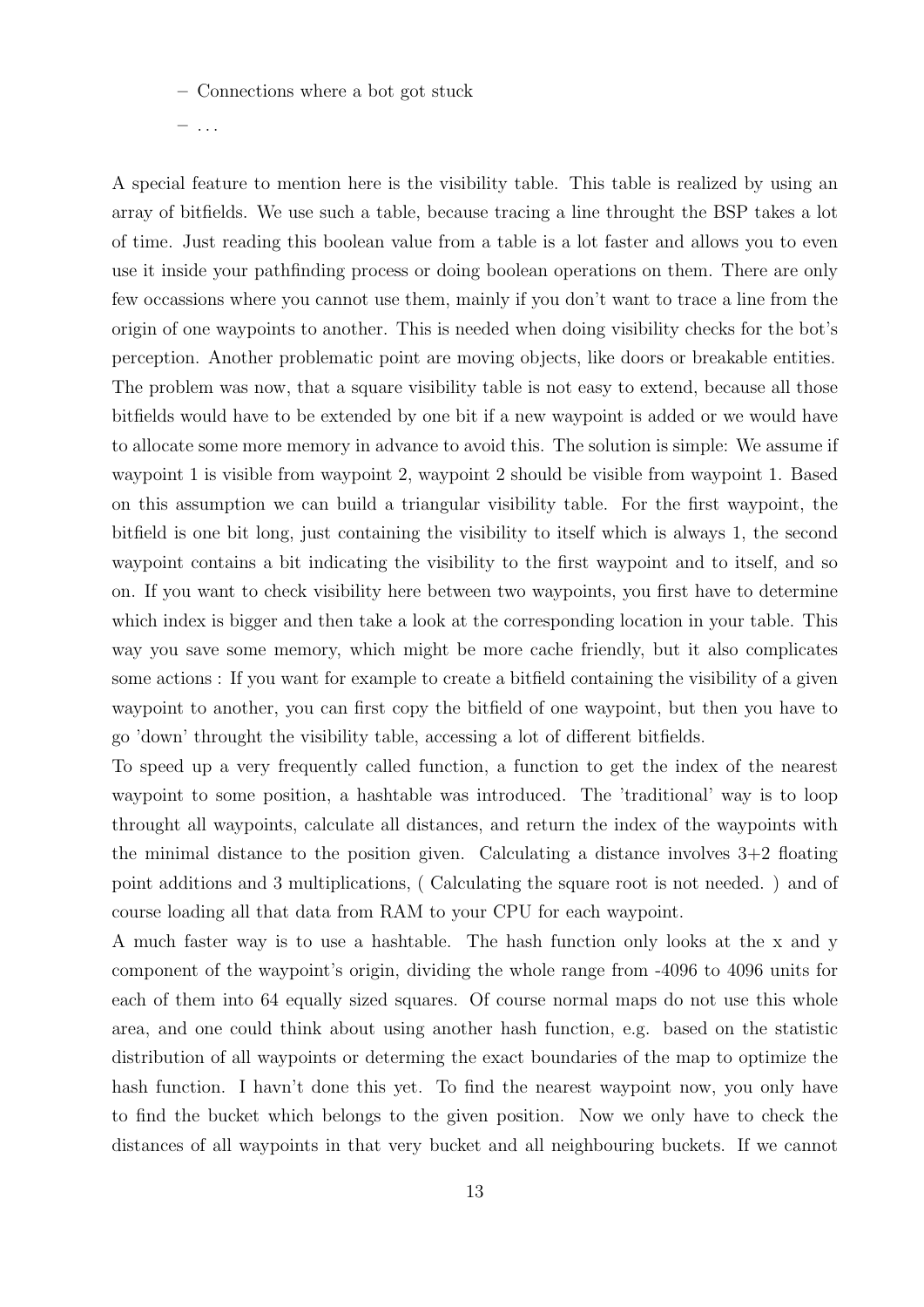find any waypoint, we can still call the traditional search function. Often we need to find a waypoints near to some player. In this situation the latter case is highly unprobable, because the waypoint recording part will add a new waypoints as soon as the next waypoint to the player is too far away.

During the game we collect data to know where are dangerous places on the map, where we can expect high traffic, where we can do a lot of damage. Those information are stored with each waypoint. If a bot has low health and doesn't want to be seen, the pathfinding can take this data into account. Or it might be used if a bot searches a spot to snipe : it should be relatively save, overlooking a lot of waypoints at a higher distance and maybe even having already a high damage value which would mean, there were already some players having taken advantage of this position.

( TA - data ?! )

## 8 Waypoint Recording

To create the waypoint mesh, we first add waypoints on position defined by certain entities in the game ( see 'Interesting Entities' in 'Perception' ). Doing this, we already can waypoint the start points, some important places like health chargers or ladders. Unfortunately this is not sufficient at all. The other waypoints are created by observing the players inside a game, humans and bots as well. If there are not enough waypoints to navigate, the bot searches a place to run to. This place is found by checking if it is visible to the bot, if it is reachable and if there isn't already a waypoint near to it. By going there, the bot creates waypoints.

How it is done: Ten times per second the so called *CObserver* class analysis the movements of the players and creates waypoints if neccessary. First some basic informations are calculated and stored, namely we get the nearest waypoint to each player, calculate the current distance and the position is stored each time for later processing. Then the main functions are called. First we check the distance to the next waypoint. If this distance is above some threshold, a waypoint has to be added. Also if the line of sight to the last waypoint to which the player was near to is interrupted, we check if we can add a waypoint near to that 'corner'. Each time we want to add a waypoint, we first have to check if the direct connection to the last visited waypoint is valid. For this we have a 'reachable' function, which tests if there are obstacles or gaps in between. If this function tells us that the new origin is 'reachable' from the old one, everything is ok and a new waypoint can be created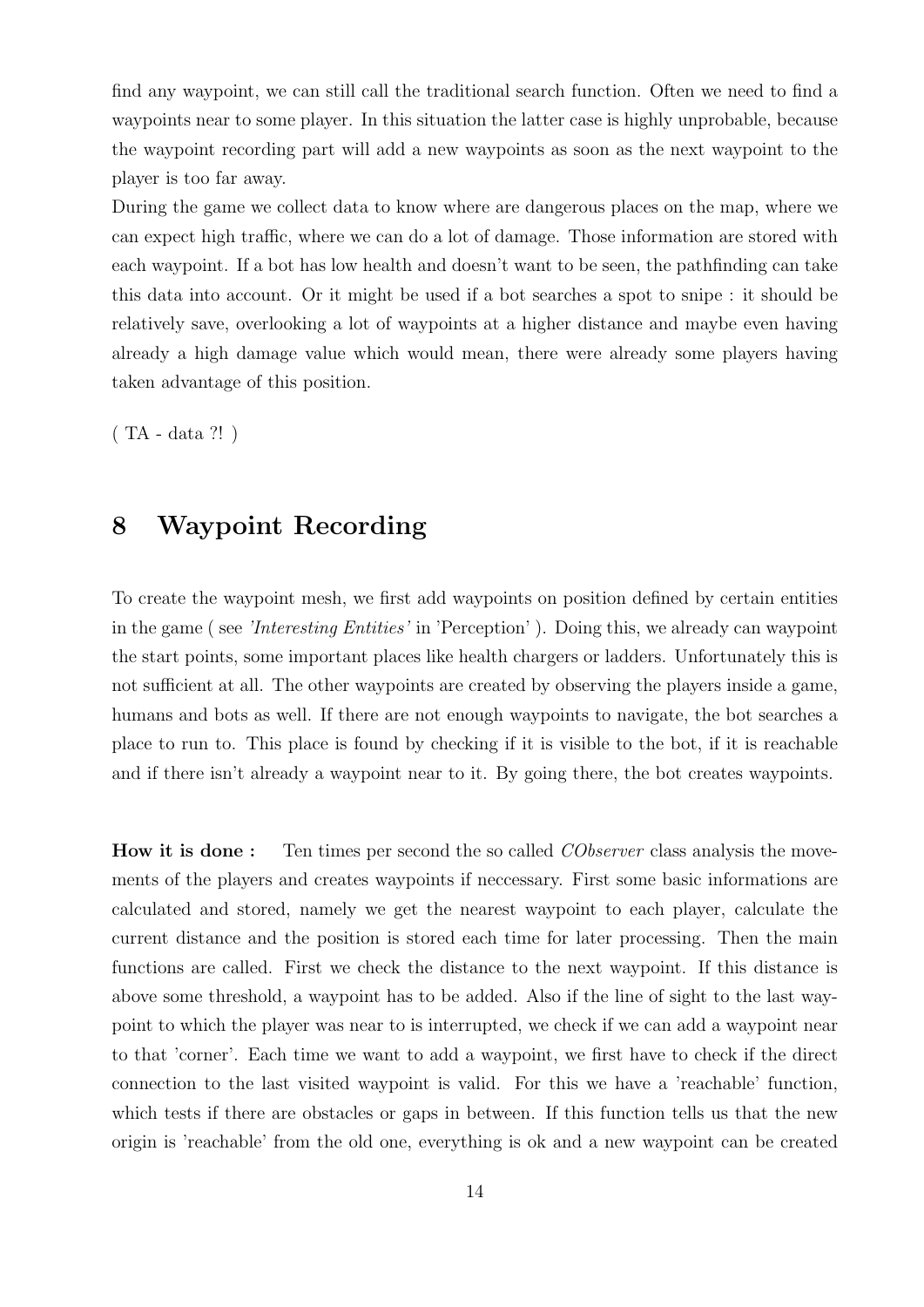and connected. If this is not the case, we have to think about other possibilities. Since we know that the player we are observing actually got where he is now, there has to be some connection in between, i.e. it has to be somehow 'reachable'. Here the recorded positions can be used : We take an origin in between the waypoint we want to add and the last visited waypoint from those saved positions and check again if those two connections are being evaluated 'reachable'. If this is the case, we create two waypoints and connect them with paths.

Other player movement recording bots like **parabot**'s additionally record how a player pressed a button and they check the environment for more possibilities to place waypoint, beside the actual path of the bot. So there are several possibilities to extend this system, but even this simple recording system creates a playable waypoint mesh after about 5 minutes when 8 bots are playing alone. When there are humans playing, it is faster, although JoeBOT XP still has the problem that in team based mods, the waypoints on the side of the human's team are a lot smoother.

### 9 Pathfinding

In a first person shooter, a bot have two main tasks to fulfill : Shoot appearing enemies and move around. The first thing requires only little intellegence, here the important facts are reaction time, weapon, other teammates and your position on the map. The other task, running around - in combat or just exploring the map - is a more crucial point. If a bot always gets stuck somewhere, the user might say : "oh what a dumb bot" and removes the game from the harddisk. We get the same situation if all bots are always running along the same paths. Therefore pathfinding is very important.

To find a path between two nodes of the waypoint graph, there are several algorithms. Using brute force here is not possible unless you only have less than 200 nodes with only little interconnectivity. JoeBOT used the Floyd Warshall algorithm. It calculates a table containing all shortest paths from each waypoint to another before the game starts. When the bot needs then a path, it can be calculated really fast : You only need to look up the next waypoint for your current nearest waypoint and your goal. So if you get off your initially wanted path, continueing to your target does not need additional calculating. If you have only a few targets like in Counterstrike, you need to randomize your paths : You can do this for example by picking up to 50 nodes from the middle of the wanted path, calculating some values for those new paths, like how dangerous a path is, how long the path is at all, if the hostages are able to follow and some random values. The bot then decides which path to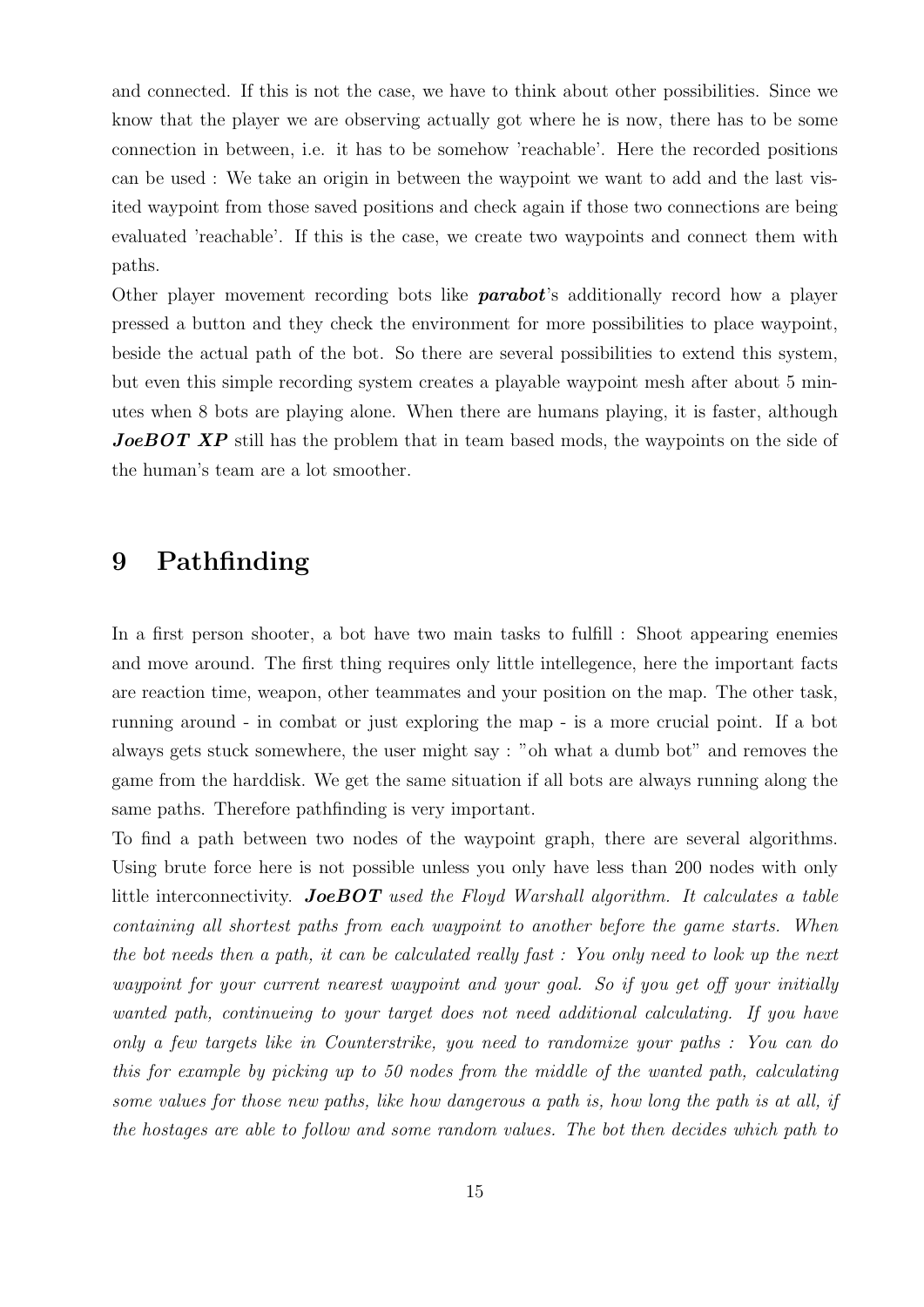take based on its constitution - the bot can be aggressive, normal or defensive. By searching paths this way, they can be randomized almost sufficiently, but defining the exact costs of the paths is problematic. Another problem is that we cannot add waypoints iteratively to the floyd warshall table, so that recording waypoints on the fly would be difficult and we would have at least lags in between two rounds for recalculating. Therefore I decided to use  $A^{*1}$  in JoeBOT XP .

#### 9.1 Implementation of A\*

A\* is an algorithm which allows you to find the 'shortest' path between nodes in a mesh. The cost for getting from one node to another is not fixed, so you can define your own cost functions, considering cover, danger etc. of any spot.

Pseudo code of A\*:

- Put your start node to the open list
- Loop while the open list is not empty
	- Get the best node from the open list
	- If this node is our goal, then we have our path
	- Loop through all connected nodes
		- ∗ If already in the open list
			- · Add the node on the open list to the children of the best node and update heuristic and cost if necessary
			- · continue looping throught the other connected nodes
		- ∗ If already in the closed list
			- · Update heuristic and cost if necessary, move that entry from the closed to the open list
			- · continue looping throught the other connected nodes
		- ∗ If none of this is the case, just add the node to the open list with accordingly set cost and heuristic
	- Add this best node to the closed list

The 'best' node from the open list is the node with the smallest sum of heuristic and cost.

<sup>&</sup>lt;sup>1</sup>pronounced  $A - Star$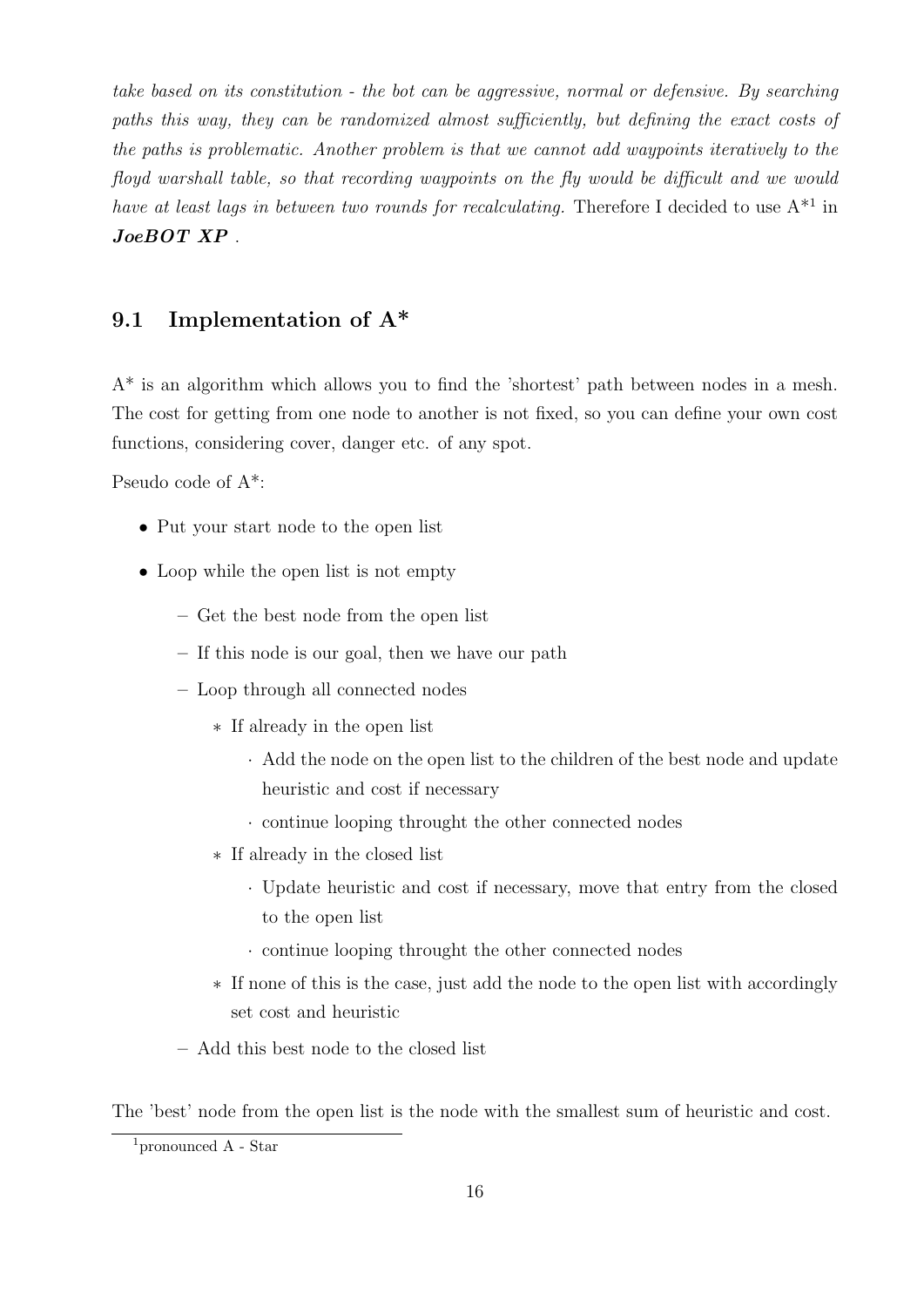**Cost** - **Function**  $[g(x)]$ : The cost function determines the 'cost' of getting from one node to another. The cost can be for example the euclidian distance being proportional to the travel time between the nodes. If you want to get a path which is less visible than others, you may multiply the distance with an apprioate factor if a connection is visible by a lot of other nodes.

**Heuristic**  $[h(x)]$ : Heuristic means 'educated guess'. This function is used to guess the minimum distance to the goal. A good guess in a first person shooter for the remaining cost is often the so called Manhattan distance  $||.||_1$ .

By using an appropriate heuristic function, the number of examined nodes while searching a path can be minimized. If the heuristic is always  $h(x) = 0$ , A\* behaves like Dijkstra's Algorithm, i.e. all neighboring nodes around the current node are 'equal', no matter if they are near or far to the goal. Dijkstra's Algorithm is guaranteed to find the shortest path, but may not be optimal regarding runtime.

 $A^*$  is still guaranteed to find the shorted path if  $h(x)$  is always smaller than the actual cost of the path to find. If the heuristic exactly matches the cost of the path, A\* will find it and be very fast. Unfortunately it is often impossible to know the exact cost.

If the heuristic is bigger than the actual cost of the path, the shortest path cannot always be found. In one extreme, if the heuristic is significantly bigger than the cost,  $A^*$  performs like the Best-First-Search algorithm. This algorithm only regards the distance for example to the goal node, therefore it is very fast on maps without obstacles. On maps with obstacles, the actual cost of the path to the node we are just examining can play in important role as well. A<sup>\*</sup> merges the Dijkstra's and the BFS approach to profit from both's advantages.

The  $A^*$  part of **JoeBOT XP**, called *AStarMachine*, is a template class. The template parameter is another class providing the cost and heuristic function, thus enabling the user to use whatever function wanted, also being able to code more than just a cost and heuristic function there, but also functions being called from the constructor or before starting the pathfinding process to adjust some variables.

#### 9.2 Speeding up A\*

When implementing  $A^*$ , we have to decide what types of data structures to use for the different lists. A common operation on both list is to check if a node is already an element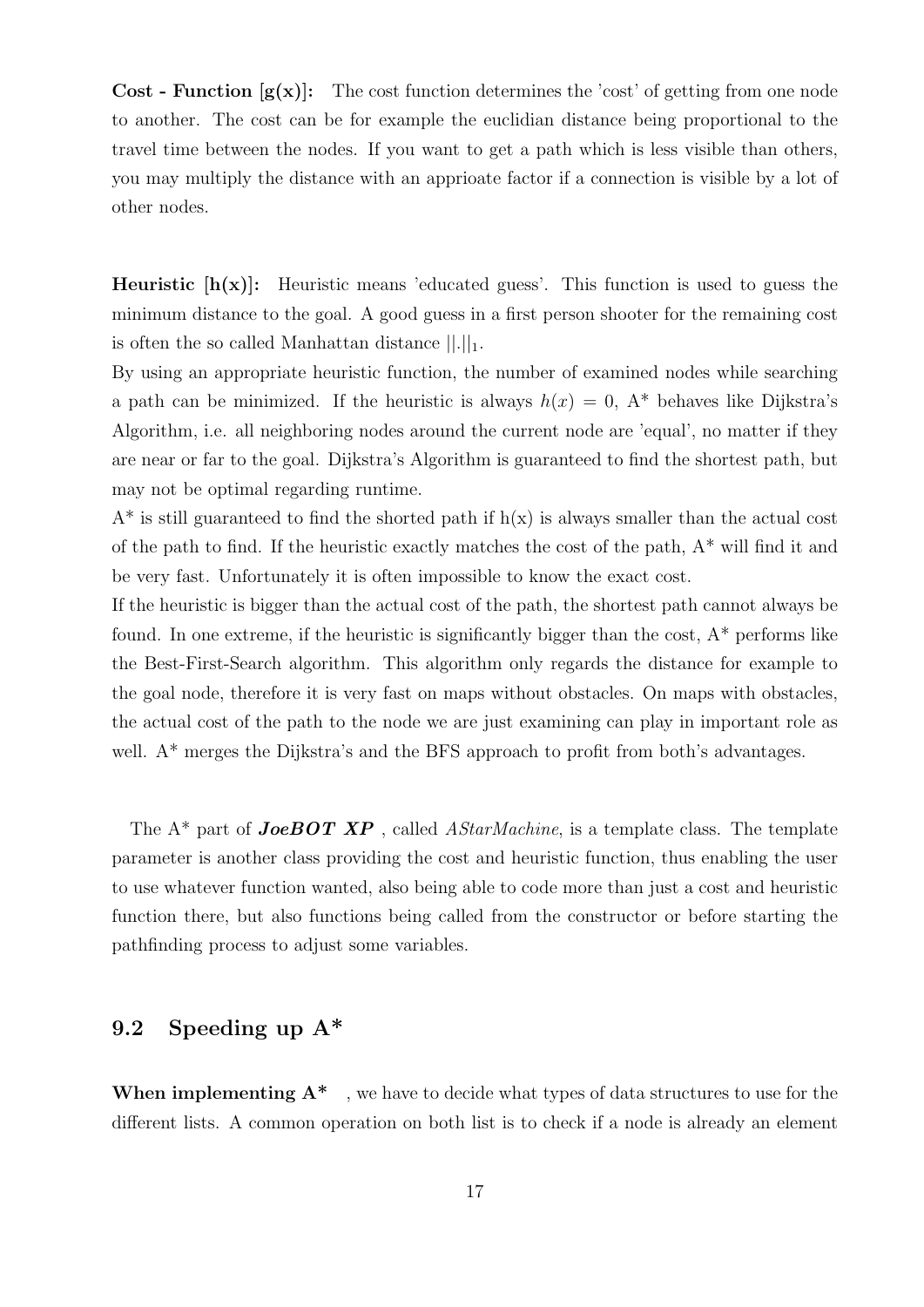of it, therefore it is useful to use some sort of hashtable in this case, to get  $O(1)$  operation time here. Another possibility is to create an array and set flags according to the location the node is in.

The other common operation on the open list is getting the 'best' node. Searching for the best node each loop takes  $O(N)$  when the code just loops throught all entries. To avoid this, one can use priority queues, allowing to get the best node in  $O(lqN)$ , or priority queues on top of an unsorted rest, so called 'hot queues', which can be fast as well, because some nodes will be only checked once, and so they stay out of the sorted part of the hot queue which has to be searched.

When using  $A^*$ -nodes which are added to the open and closed list, you can speed your implementation up by using a memory pool. With a memory pool, you allocate quite a number of wanted instances ahead, and then it is faster to allocate or free a node using the memory pool instead of using *new* and *delete*.

**JoeBOT XP** 's  $A^*$  machine looks like this :

```
template <class tAStarGoal>
class AStarMachine : public AStarBase
{
public:
   AStarMachine(){
   }
   virtual ~AStarMachine(){
   }
   virtual void setStart(int iWP){
       m_Goal.setStart(iWP);
   }
   virtual void setDestination(int iWP){
       m_Goal.setDestination(iWP);
   }
   virtual int getStart(void){
       return m_Goal.getStart();
   }
   virtual int getDestination(void){
       return m_Goal.getDestination();
   \lambdavirtual void linkChild(AStarNode *pNode,CPath_iterator &path_iter){
        // we have a new node: So we gotta check if it's on the open or on the closed list
        // If none of both, we gotta put it on the open list.
        // in all cases we have to set the pointers correctly, so we'll get a nice tree here :)
       int iChildWP = path_iter.getTo();
        int g = pNode->m_g +m_Goal.getCost(pNode->m_iWaypoint,path_iter); // cost for this child
        int iCheck; // if it is already in some list, the index is stored here
        assert(iChildWP > -1 && iChildWP < _MAX_WAYPOINTS);
        if(iCheck = m_PQOpen.getIndex(iChildWP)){
            assert(iCheck <= m_PQOpen.m_ln && iCheck >= 0);
            // it's already on the open list ...
           AStarNode * pCheck = m_PQOpen.getItem(iCheck) - \ge m_p;
```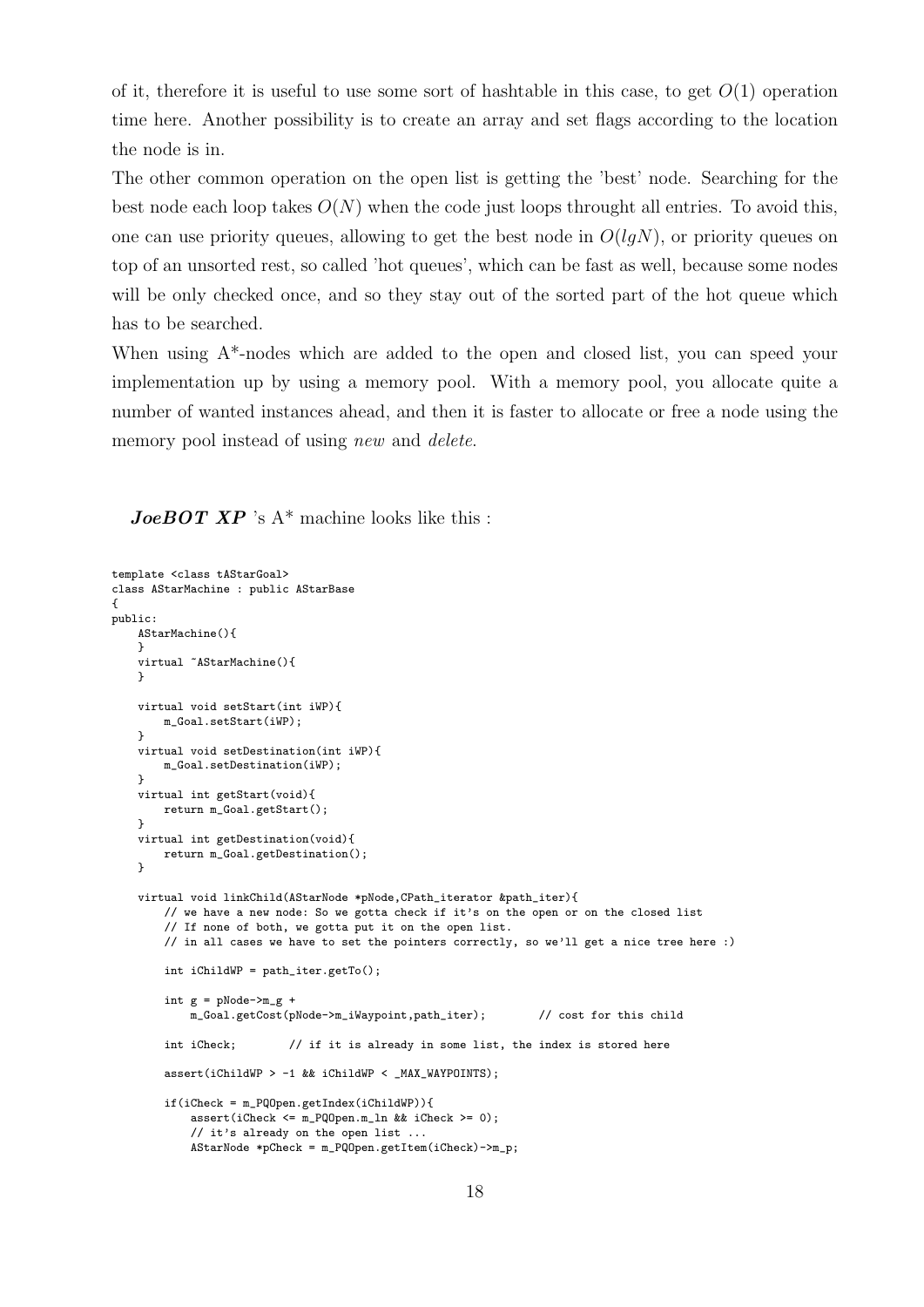```
pNode->m_Children.addChild(pCheck);
        if(g < pCheck->m_g){
            pCheck->m_pParent = pNode;
            pCheck->m_g = g;pCheck->m_f = g + pCheck->m_h;m_PQOpen.updated(iCheck);
        }
        return;
    }
    else if(iCheck = m_PQClosed.getIndex(iChildWP)){
        assert(iCheck <= m_PQClosed.m_ln && iCheck >= 0);
        // it's already on the closed list ...
        AStarNode *pCheck = m_PQClosed.getItem(iCheck)->m_p;
        //pNode->m_Children.addChild(pCheck);
        if(g < pCheck->m_g){
            pCheck->m_pParent = pNode;pCheck->m_g = g;pCheck->m_f = g + pCheck->m_h;//updateParents(pCheck);
            m_PQClosed.removeUnsorted(iCheck);
            //return;
        }
        else
            return;
    }
    // it's neither on the open nor on the closed list ...
    AStarNode *pNewChild;
    pNewChild = newNode(iChildWP);
    pNewChild->m_pParent = pNode;
    pNewChild->m_g = g;pNewChild->m_h = m_Goal.getHeuristic(pNewChild->m_iWaypoint);
    pNewChild~>m_f = pNewChild~>m_h + g;
    AStarNodeContainer PnC;
    PnC.m_p = pNewChild;
    pNode->m_Children.addChild(pNewChild);
    m_PQOpen.insert(PnC);
}
virtual bool runAStar(void){
    ///PROFILE("runAStar();");
    // main function of all this stuff :)
    // - main loop\frac{1}{\sqrt{2}} - handle slices
    // - getting best nodes
    // - linking nodes
    // - getting new open nodes
    int iConnectedWP,
        iCurrentWP;
    AStarNode *P,*B;
    AStarNodeContainer PC;
    CPath_iterator path_iter;
    if(!m_Goal.isValid())
        return false;
    if(m_bFinished){ // if the last job was finished, this is a new job
        resetNodes();
        m_iCSlice = 0;
        m_iBreakReason = BR_NONE; // no break reason by default
```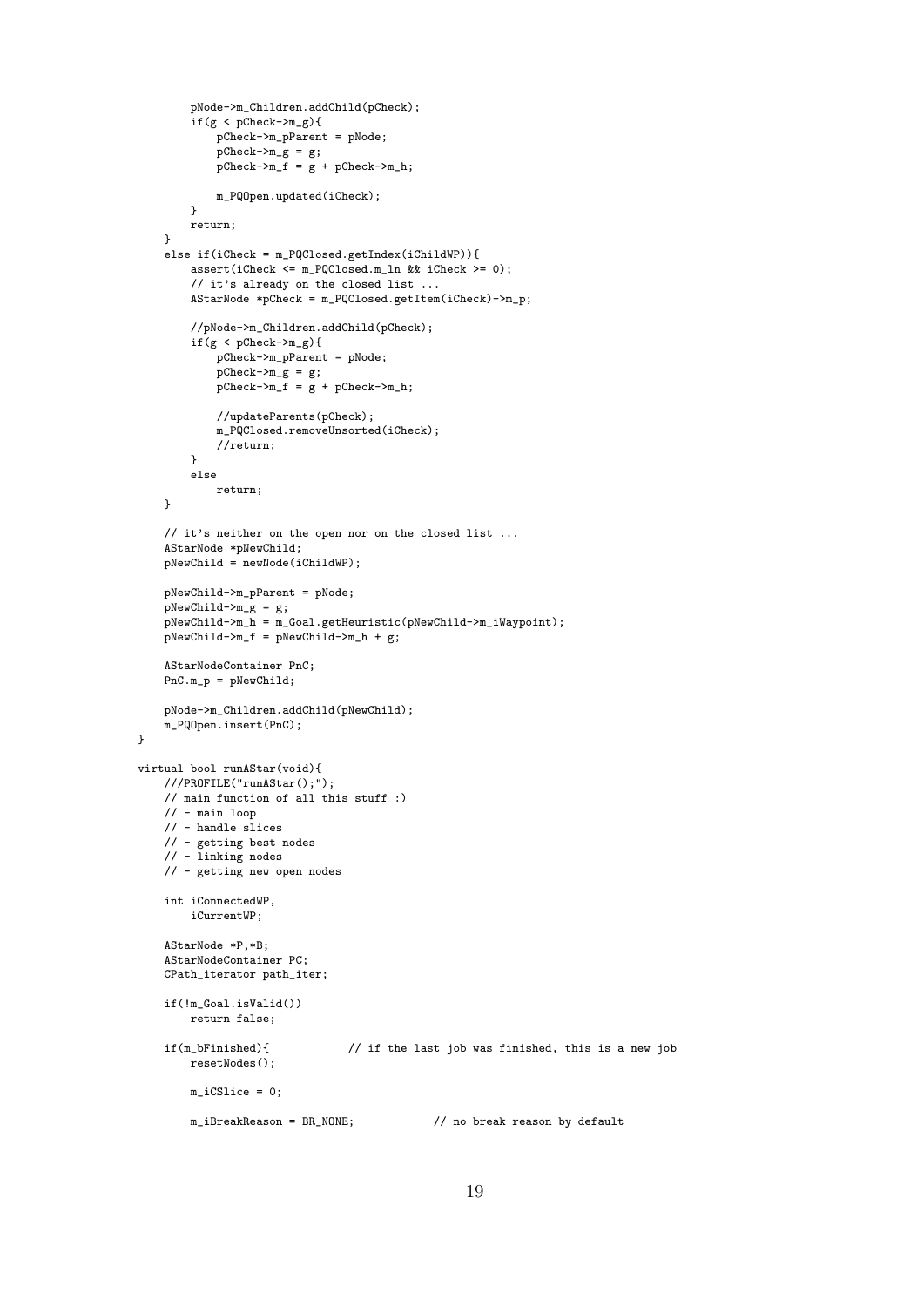```
m_lRevolution = 0;
        m_lCSlice2 = m_lSliceSize;
        P = newNode(m_Goal.getStart());
        P->m g = /*m Goal.getCost(m Goal.getStart(),m Goal.getStart())*/0;
        P->m_h = m_Goal.getHeuristic(m_Goal.getStart());
        P->m_f = P->m_g + P->m_h;PC.m_p = P; // set container pointer
        m_PQOpen.insert(PC);
    }<br>else{
                    \frac{1}{2} job isnt finished yet, so just prepare a new slice and go on
        m_iCSlice ++;
        m_lCSlice2 += m_lSliceSize;
    }
    while(true){
       //PROFILE("runAStar-loop");
        // check if this is enough<br>if(m_lRevolution > m_lMaxRevolutions){
                                                  \frac{1}{1} is the maximum revolution count reached ?
            -<br>m_iBreakReason = BR_MAXREV;
            m_bFinished = true;
            logResult();
            return false;
        }
        if(m_lRevolution > m_lCSlice2){ \frac{1}{2} // a slice is full
            m_iBreakReason = BR_MAXSLICE;
            m_bFinished = false;
            return true;
        }
        if(m_PQOpen.empty()){ // no more open nodes - no path has been found
            m_bFinished = true;
            logResult();
            return false;
        }
        PC = m_PQOpen.getTop();
        B = PC.m_p;if(m_Goal.isDestination(B)){ // a path has been found
           m_pDestinationNode = B;
            m_bFinished = true;
            m_iiBreakReason = BR_NONE; // it's not a break :D
            logResult();
            return true;
        }
        iCurrentWP = B->m_iWaypoint;
        path_iter = g_Map.m_Waypoints[iCurrentWP];
        while(1){
           iComectedWP = path\_iter.getTo();if(iConnectedWP != -1){
                if(m_Goal.isOpen(iCurrentWP,path_iter)){
                    linkChild(B,path_iter);
                \mathbf{I}++path_iter;
            }
            else
                break;
        }
        m_PQClosed.insertUnsorted(PC);
        m_lRevolution ++;
    }
// data
```
}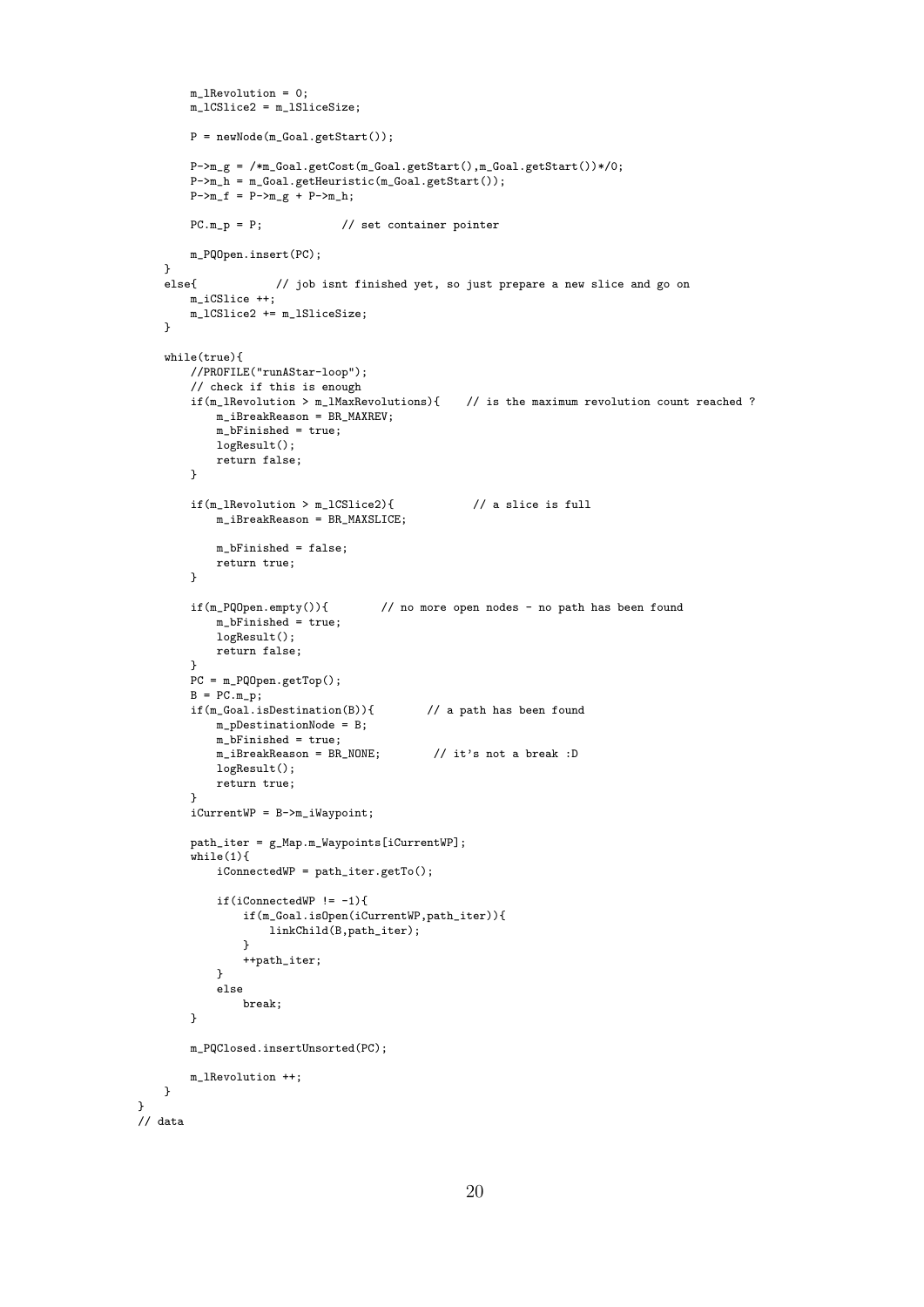tAStarGoal m\_Goal; };

**Searching itself** can be optimized, too .  $A^*$  will spend a lot of time searching for a path, if such a path does not exist. If the mesh you are navigating on is static, you can create a table which stores if 2 waypoints are connected to each other. Another possibility is to think about certain break conditions for pathfinding, although this might sometimes prevent the pathfinder from finding the right path, so one has to be very careful here.

In some situations, mainly when pathfinding in a rectangular grid, you can observe that there are nodes in your open list with the same sum of heuristic and cost. In this case it is adviseable to take other properties into account, for example the smoothness of a path using the dot product, to make A\* search a smaller space.

If you do pathfinding on a 'well structured' map, i.e. if you have some specific points on your map which are visited often, like weapon spawns in HL-Deathmatch, you can use different levels of pathfinding : To test if there may be a path, a low detail grid, and for the actual navigation a grid with a higher density. This is often called *hierarchial*  $A^*$ .

If searching a path takes a lot of time, but you want the unit to move quickly, it is often useful to go directly into the direction of the goal. When the path is calculated, the unit will move that right path then. This creates the illusion for the user, that the unit is responding immediately without appearing stupid.

#### 9.3 JoeBOT XP 's A\* Machine

The  $A^*$  machine of **JoeBOT XP** should fulfill the following points

- Find paths
- Be Fast
- Flexible handling of cost and heuristic
- Sliceable pathfinding process

"Finding paths", that's obviously the main reason for all this. It has to be fast, because the game the bot is acting in is realtime, lags or long periods to 'think' about anything are simply not wanted.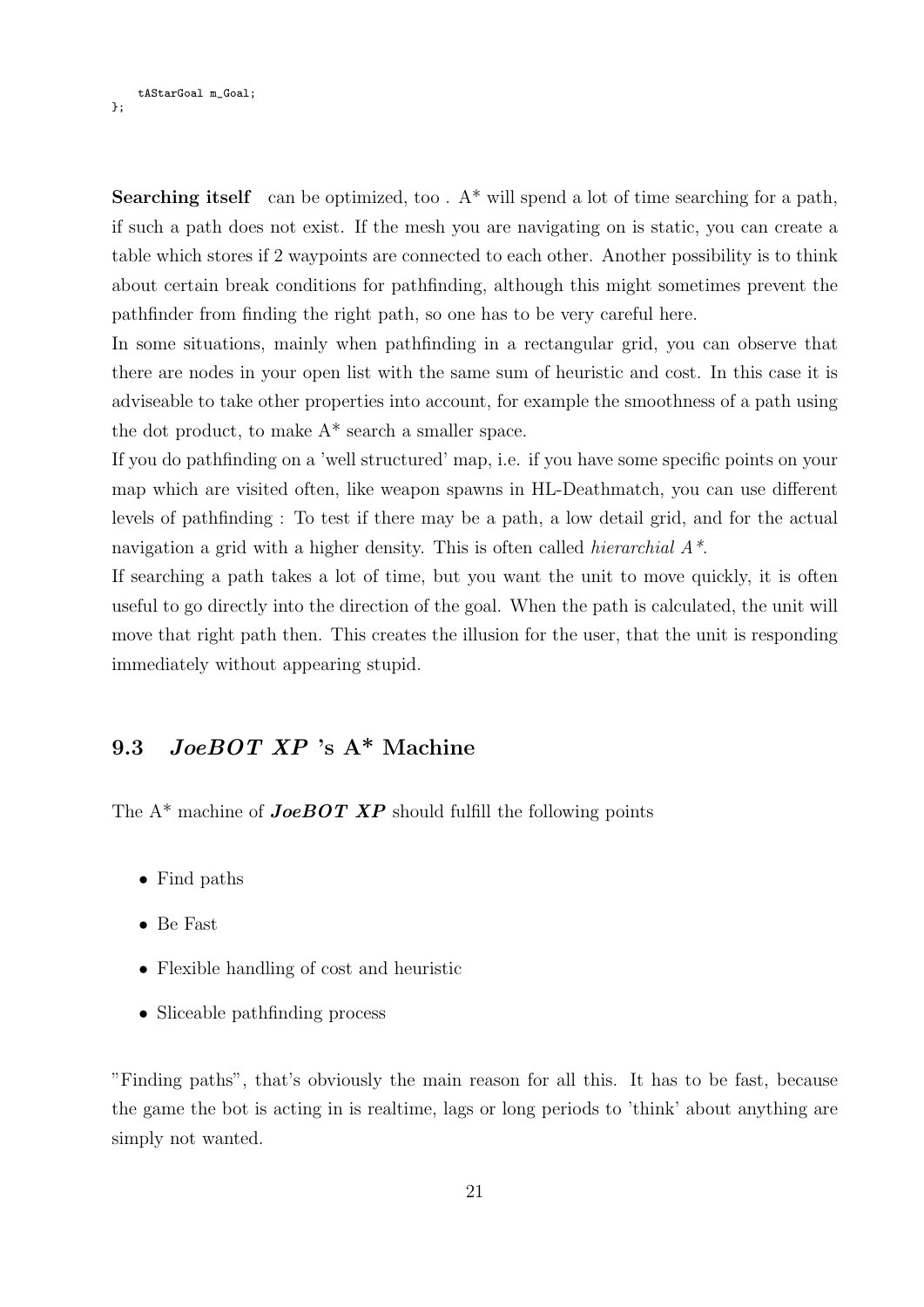Like already said above, the next point, the flexible handling of cost and heuristic, is implemented with a template class in **JoeBOT XP**. Those 'plugins' to the  $A^*$  machine can now make the  $A^*$  machine just find the shortest path, or it can be used to estimate a possible position of an enemy.

Making the pathfinding process 'sliceable' has something to do with being fast. Since our environment is realtime and we only have very little time each frame and then we have to hand over control back to the engine, we cannot wait until a long calculation is done. If there is e.g. no possible path, A\* might take really long to find this out. Another problematic situation is when multible bots are requesting paths at the same time. We can avoid lags in those situations by slicing up the pathfinding to several frames, only calculating for example 50 iterations per frame. To do this, **JoeBOT XP** has an  $AStarTaskManager$ , which gets pointer to A\* machines which have to be run, and runs them subsequently each frame. If wanted, a callback function can be also provided, so that the *AStarTaskManager* can notify the 'owner' of that  $A^*$  machine that the pathfinding process is finished.

```
class AStarTask{
   friend class AStarTaskManager;
public:
   AStarTask();
    AStarTask(AStarBase *p,int iPriority,CBaseBot *pBot,CCallback_onPathCreation *pPC=0,long lTime=0)
    :m_pAStar(p),m_iPriority(iPriority),m_pBot(pBot),m_pCB_onPathCreation(pPC),m_lExecution(lTime),
   m_lExecuted(0){}
   virtual ~AStarTask();
protected:
   AStarBase *m_pAStar;
   CCallback_onPathCreation *m_pCB_onPathCreation;
    CBaseBot *m_pBot;
   int m_iPriority;
   long m_lExecution; // last execution cycle
   long m_lExecuted; \frac{1}{\sqrt{2}} how many slices are already executed ?
};
class AStarTaskManager {
public:
   AStarTaskManager();
    virtual ~AStarTaskManager();
    void addTask(AStarBase *,int,CBaseBot *,CCallback_onPathCreation *pPC=0);
   void run(void);
    int deleteTasksFrom(CBaseBot *);
protected:<br>int m_iSlicespF;
                                    // Slices per frame
   long m_1Counter;
   long m_lCTasksTotal;
    int m_iSlicesNow:
   list <AStarTask> m_LTasks;
};
```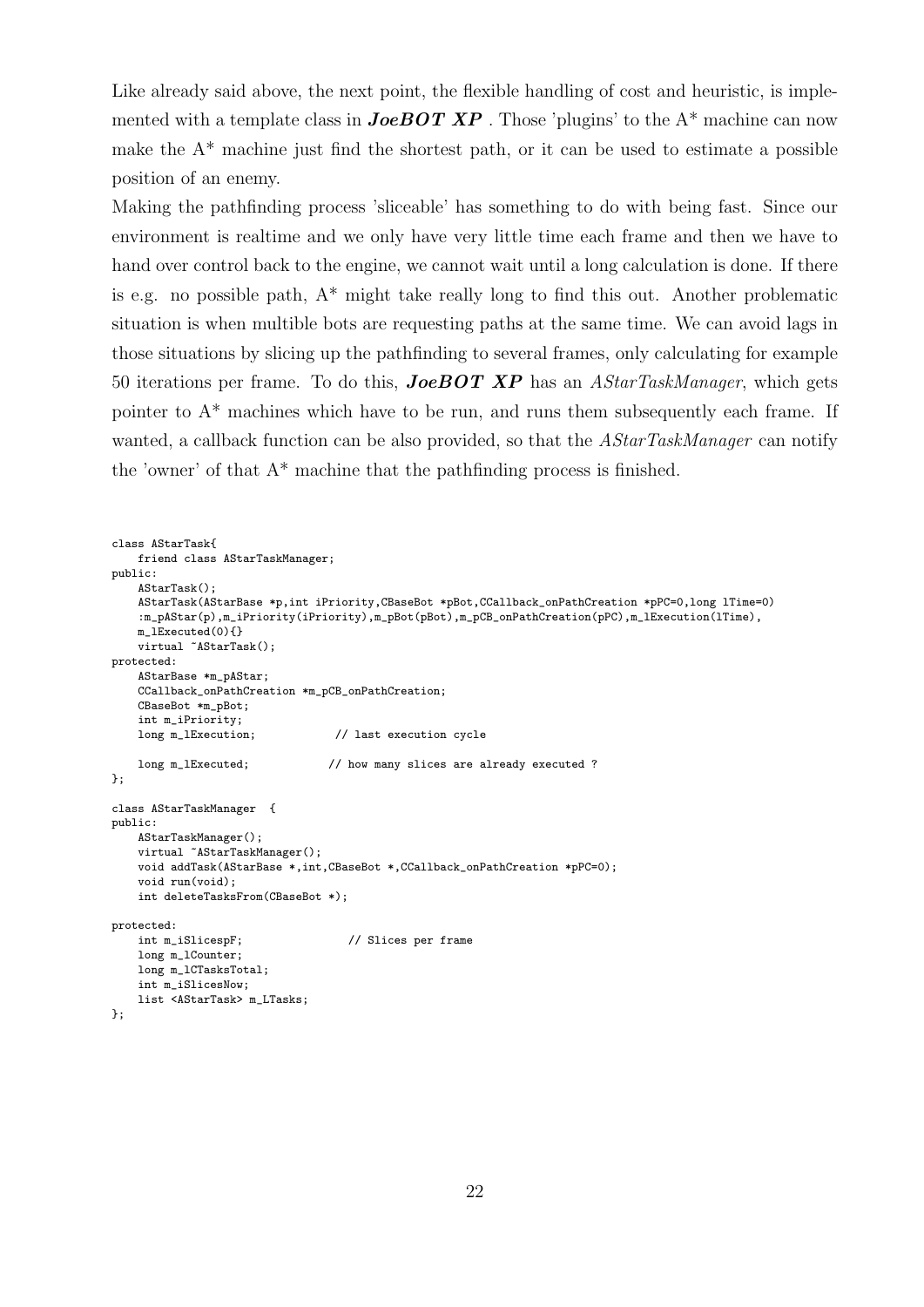#### 9.4 Using A\* in the Bot

A behaviour using  $A^*$  is  $CBV$ -HLDM HideReload, which is active when a bots needs to reload. ( See 'Behaviours' for further information of how they work. )

```
// Hide and reload then
void CBV_HLDM_HideReload::evaluate(list<CGoal> *pGoals,CPerceipt* p){
    if(p->m_lType != CPerceipt::PT_ACTION)
       return;
    if(!(p->m_lTypeSpec & CPerceipt::PTX_ACTION_ENEMY))
       return;
    if(g_pGame->getTime() - m_fLastExecution < .5f) // dont check so often
        return;
    if(g_pGame->getTime() - p->m_fLUpdate > .05f) // it is a current perception
        return;
    int iPriority;
    if(float(m_pBot->m_pWeapons->m_iCurrentWClip) /
        float(m_pBot->m_pWeapons->getCWeapon()->m_iClipSize) < .15f
        || m_pBot->m_pWeapons->m_iCurrentWClip <= 2){
       iPriority = 50;
       pGoals->push_front(CGoal(iPriority
           ,CGoal::GT_MOVE,this,p));
   \rightarrowreturn;
}
void CBV_HLDM_HideReload::initialize(CGoal *pGoal){
    m_fLastExecution = g_pGame->getTime();
    int iENow = pGoal->m_pPerceipt->m_pPlayer->m_iNearestWP;
    AStarMachine<AStarGoalHide> *pAStar = new AStarMachine<AStarGoalHide>;
   pAStar->setStart(m_pBot->m_pPlayer->m_iNearestWP);
    pAStar->m_Goal.hideFrom(iENow,pGoal->m_pPerceipt->m_VOrigin,m_pBot->m_pPlayer->getOrigin());
    pAStar->m_Goal.setMinimumCost(300); // travel at least 300 units
   m_pBot->m_pMovePath->m_fLastVisitedWP = g_pGame->getTime();
    g_AStarTasks.addTask(pAStar,5,m_pBot,this); // add task, calling back on task creation
   m_iExecuteFSMS ++; // increment state
}
void CBV_HLDM_HideReload::onPathCreation(AStarBase *p){
   m_iExecuteFSMS ++;
   m_pBot->m_pMovePath->getResult(p,this); // we want to be called back on reached destination
   delete p;
}
void CBV_HLDM_HideReload::onReachedDestination(CPlayer *pPlayer){
    if(float(m_pBot->m_pWeapons->m_iCurrentWClip) /
        float(m_pBot->m_pWeapons->getCWeapon()->m_iClipSize) < .15f // still right ?!
       || m_pBot->m_pWeapons->m_iCurrentWClip <= 2){
       m_pBot->m_pAction->reload();
       if(!m_pBot->m_pEMEnemy->m_iVisCount) // no enemies in sight
            m_pBot->m_pAction->slowDownO(2.f,0.f);
```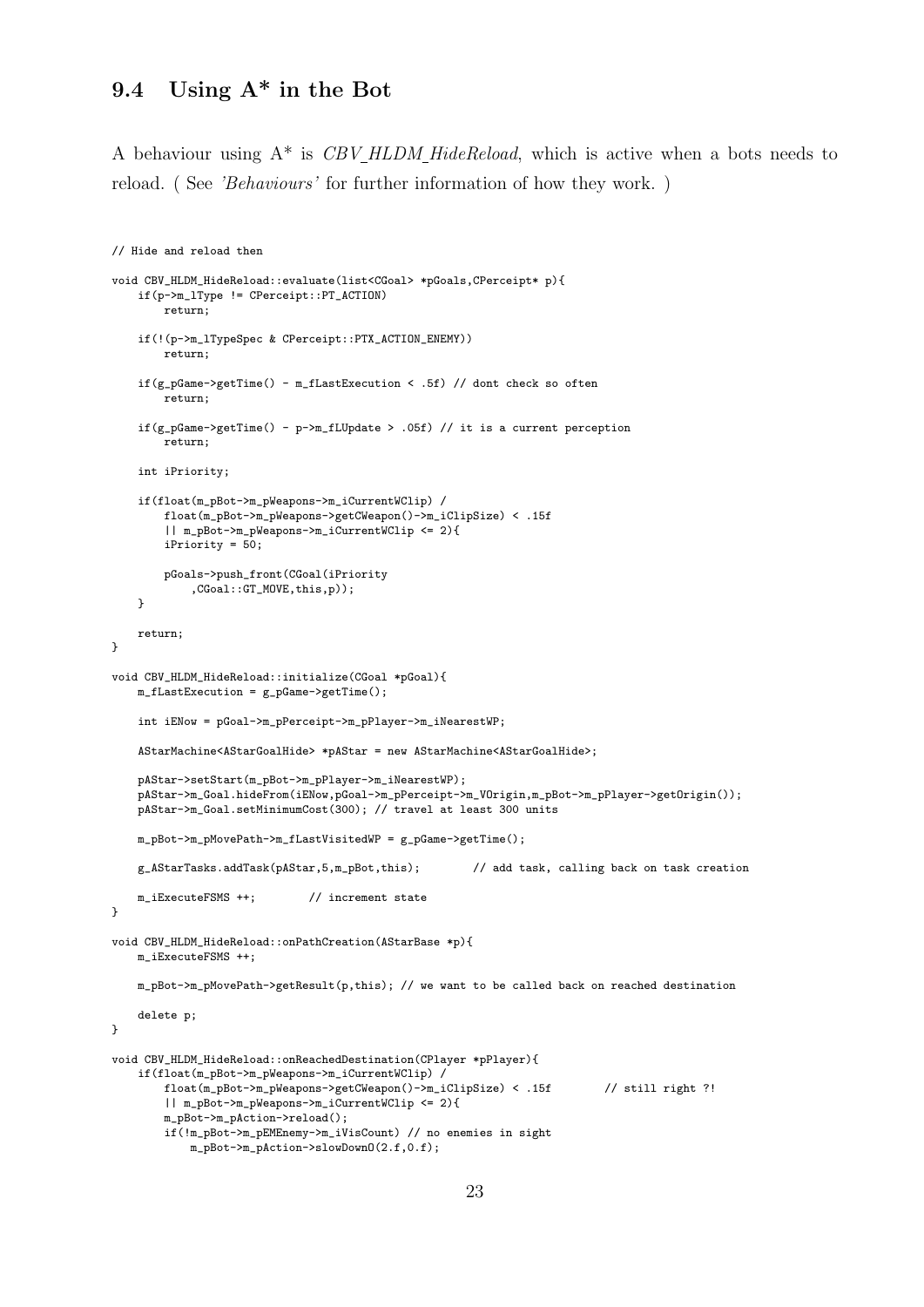}

}

The *AStarGoalHide* A<sup>\*</sup> machine plugin is defined as follows :

```
void AStarGoalHide::hideFrom(int iWP,const Vector&VHideFrom,const Vector&VMe){
   m_iHidefromWP = iWP;
   m_VWhideAim = VMe + (VMe - VHideFrom).normalize() * 5000.f;
}
int AStarGoalHide::getHeuristic(int i1){
    float fHeuristic,fDistance;
    fDistance = (g_Map.m_Waypoints[i1].m_VOrigin-m_VHideAim).CBLength();
    fHeuristic = fDistance;
   return (int)fHeuristic;
}
void AStarGoalHide::setMinimumCost(int iMinCost){
   m_iMinCost = iMinCost;
}
bool AStarGoalHide::isDestination(const AStarNode *pASN){
    // return true for a waypoint which isnt visible from m_iHidefromWP and which is far enough
    if(pASN->m_g >= m_iMinCost)
       return (!g_Map.m_Waypoints.getVisible(m_iHidefromWP,pASN->m_iWaypoint));
   return false;
}
bool AStarGoalHide::isValid(void){ // returns true is this instance is ready to be used
    if(getStart() == -1)<sub>.</sub><br>return false:
    if(m_iHidefromWP == -1)return false;
   return true;
}
```
#### 10 Perception

Another important part of the bot is the perception. Somehow the bot has to get the information where it can see an enemy, where a weapon is spawned, if it has been hit, if it heared footsteps etc.

**JoeBOT** had several functions to fulfil these tasks. One function e.g. looped throught all player, determined which where visible and then decided on which enemy to shoot. This information was then just stored in a single variable and used, if necessary, later by another function. It was the same for sounds, entities, etc.. But all those perceipts had some properties in common, therefore I decided to unify all this perception parts into one bigger system. Doing this, it is simpler to extend this system, to modify it, because everything is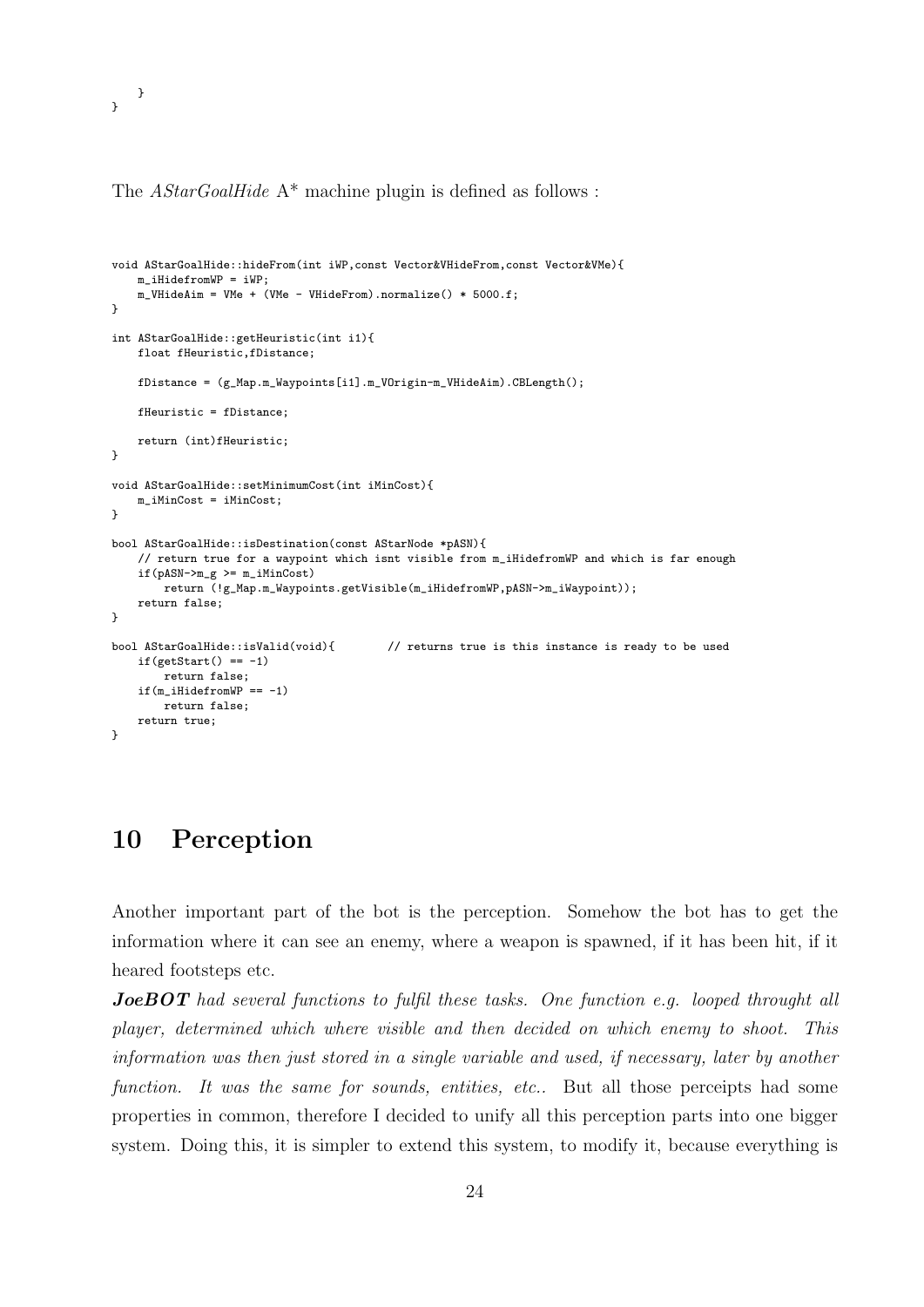in one place, you don't need to change several functions and variables all over your code to add a long term memory e.g.. Memorizing events has become a part of the perception of **JoeBOT XP**. All perceipts remain in the so called short term memory, which represents all present perceipts, for a fixed amount of time, which is about 3 seconds. Some of them are deleted after this time, others are added to the long term memory.

When a bot is executing the perception code, it checks if there are entities to percept, if there are visible players - teammates or enemies - or if something can be heard. If the bot has a perception, it is put into a list of perceipts. ( Perceptions caused by network messages are added directly when the bot gets the message. ) This list is then compared with the current list of perceipts: New perceipts are added, old, but remaining ones are updated so that the bot can see that they are still percepted. Now the list of new perceipts is empty. We only need to remove too old perceipts from our current list and eventually add some entries to the long term memory.

#### 10.1 'Interesting Entities'

class CIEntity {

One of the goals of **JoeBOT XP** was being engine/game/mod independent as far as possible. Therefore we need to have some generic structure storing information about a game or a mod, so that we don't have to care about differences between mods in our perception process. So we need to define the important entities in a mod once and then the bot is able to use them, to 'know' what it can do with it. Additonally this data is used in  $JoeBOT$  $\boldsymbol{XP}$  to create the first waypoints when a new map is loaded which hasn't any waypoints yet.

```
public:
    CIEntity();
    CIEntity(const char *,bool);
    virtual ~CIEntity();
    bool compare(CEntity&);
    void assign(CEntity&,CPerceipt *);
    virtual bool isValid(CEntity&); // looks if this entity is valid - for weapons e.g.
        \\look if there's an owner ... if there is one, someone carries it,
        \\it's uninteresting
    virtual Vector getWPOrigin(CEntity&); // get the location ... may not be pev->v.origin for some entities
    virtual long addWP(CEntity&); // add a waypoint at this entity
    char m_szClassname[30]; // classname
    int m_iType; // type of entity
    int m_iWeaponId; // weapon ID ( for weapon entities )
    int m_iAmmoId; // ammo id ( for ammo entities )
    int m_iContaining; // health, armor, whatever<br>bool m_bStatic; // if true, you are allowe
                                \frac{1}{1} if true, you are allowed to place a waypoint there
    long m_lWPFlag; \frac{1}{10} // waypoint flag to set -> for ZONE Type IEntities int m_iId; \frac{1}{10} // all interesting entities are numbered
                                // all interesting entities are numbered
```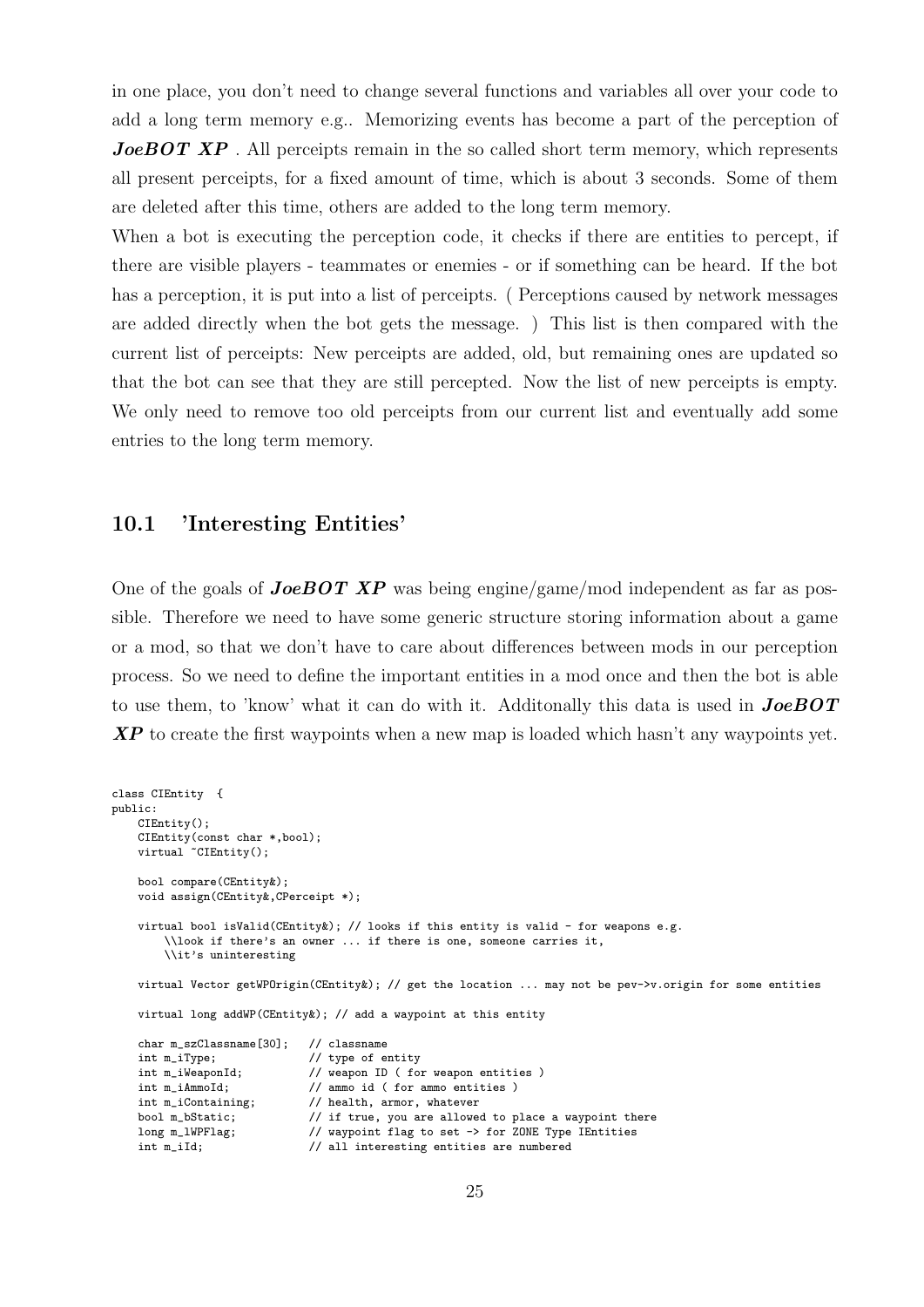```
// define types of interesting entities ...
    enum types{
        NONE = 0WEAPON,
        WEAPONWBX,
        AMMO,
        CHARGER,
        ITEM,
        LADDER,
        ZONE
   };
    enum containing{ // does an entity contain something of the following ?
        HEAI.TH = 1.
        ARMOR
   };
};
```
The game class contains a list with pointers to interesting entities. We cannot just add only instances of CIEntity there, because there might be differences in certain functions. A zone in a game like Counterstrike for example is not drawn, therefore the EF NODRAW flag is set. On the other side, we want to ignore weapons which are invisible. Another example is the addWP function, which has to be obviously different for ladders and weapons. To do this, we add pointer to instances of class which are derived from CIEntity. For Counterstrike it looks like this :

```
m_LIEntities.push_back(pIEntity = new CIEntity("info_player_start",true)); // ct spawn
m_LIEntities.push_back(pIEntity = new CIEntity("info_player_deathmatch",true)); // te spawn
m_LIEntities.push_back(pIEntity = new CIEntity("hostage_entity",true)); // hostage
m_iIEntityIdHostage = pIEntity->m_iId;
m_LIEntities.push_back(pIEntity = new CIEntity("grenade",false)); // bomb, grenade
m_iIEntityIdGrenade = pIEntity->m_iId;
m_LIEntities.push_back(pIEntity = new CInterestingLadder("func_ladder"));
m_LIEntities.push_back(pIEntity = new CInterestingWeaponboxWeapon("weapon_scout",CS_WEAPON_SCOUT,false));
m_LIEntities.push_back(pIEntity = new CInterestingWeaponboxWeapon("weapon_xm1014",CS_WEAPON_XM1014,false));
m_LIEntities.push_back(pIEntity = new CInterestingWeaponboxWeapon("weapon_c4",CS_WEAPON_C4,false));
m_LIEntities.push_back(pIEntity = new CInterestingWeaponboxWeapon("weapon_mac10",CS_WEAPON_MAC10,false));
m_LIEntities.push_back(pIEntity = new CInterestingWeaponboxWeapon("weapon_aug",CS_WEAPON_AUG,false));
m_LIEntities.push_back(pIEntity = new CInterestingWeaponboxWeapon("weapon_ump45",CS_WEAPON_UMP45,false));
m_LIEntities.push_back(pIEntity = new CInterestingWeaponboxWeapon("weapon_sg550",CS_WEAPON_SG550,false));
m_LIEntities.push_back(pIEntity = new CInterestingWeaponboxWeapon("weapon_awp",CS_WEAPON_AWP,false));
m_LIEntities.push_back(pIEntity = new CInterestingWeaponboxWeapon("weapon_mp5navy",CS_WEAPON_MP5NAVY,false));
m_LIEntities.push_back(pIEntity = new CInterestingWeaponboxWeapon("weapon_m249",CS_WEAPON_M249,false));
m_LIEntities.push_back(pIEntity = new CInterestingWeaponboxWeapon("weapon_m3",CS_WEAPON_M3,false));
m_LIEntities.push_back(pIEntity = new CInterestingWeaponboxWeapon("weapon_m4a1",CS_WEAPON_M4A1,false));
m_LIEntities.push_back(pIEntity = new CInterestingWeaponboxWeapon("weapon_tmp",CS_WEAPON_TMP,false));
m_LIEntities.push_back(pIEntity = new CInterestingWeaponboxWeapon("weapon_g3sg1",CS_WEAPON_G3SG1,false));
m_LIEntities.push_back(pIEntity = new CInterestingWeaponboxWeapon("weapon_sg552",CS_WEAPON_SG552,false));
m_LIEntities.push_back(pIEntity = new CInterestingWeaponboxWeapon("weapon_ak47",CS_WEAPON_AK47,false));
m_LIEntities.push_back(pIEntity = new CInterestingWeaponboxWeapon("weapon_p90",CS_WEAPON_P90,false));
m_LIEntities.push_back(pIEntity = new CInterestingZone("func_hostage_rescue",CWaypoint::FLAG_GOAL));
m_LIEntities.push_back(pIEntity = new CInterestingZone("func_bomb_target",CWaypoint::FLAG));
```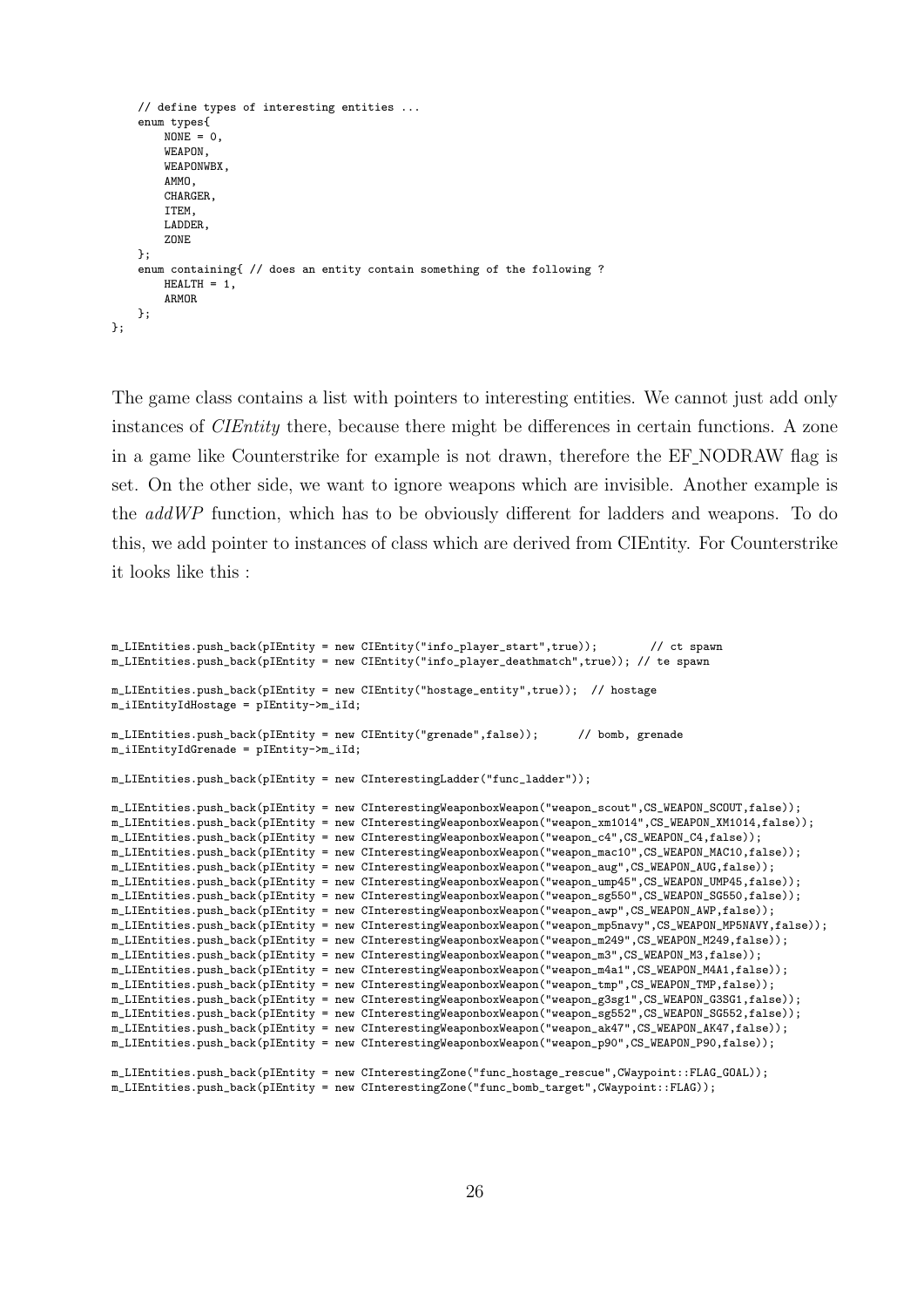We defined the spawnpoints only for initial waypoint creation, then we defined hostages and bombs and stored their respective CIEntity ID to be able to check very fast if it's a hostage or a bomb without having to compare strings. We create a ladder *CIEntity* so that ladders are automatically waypointed if a map is started the first time. Adding the entries for the weapons, we additionally tell which id each of those entities would correspond with. The 'false' parameter is being stored in the m bStatic member variable of CIEntity, to show, if something is static or not. If it is, we can add a waypoint there, if it is not, it makes no sense to add a waypoint there. The last things we add are the bomb target zones. Here we use a special CInterestingZone class, because we don't bother if the EF NODRAW flag is set or not when checking all entities, like already stated above. Therefore *CInterestingZone::isValid(CEntity &Entity)* always returns true.

The standard *CIEntity* functions look like this :

```
Vector CIEntity::getWPOrigin(CEntity &Entity){
   return Entity.getOrigin();
}
const Vector &CIEntity::getOrigin(CEntity &Entity){
   return Entity.getOrigin();
}
long CIEntity::addWP(CEntity &Entity){
   Vector VOrigin = getWPOrigin(Entity);
   UTIL TraceToGround(VOrigin);
   V0rigin = V0rigin + Vector(0,0,38);if(g_Map.m_Wapoints.getNearest(VOrigin, false, false, 0, 50) == -1)g_Map.m_Waypoints.add(VOrigin);
   return 1;
}
bool CIEntity::compare(CEntity &Entity){
    ////////////////////////////////////////////////////////////
    // CPerceipt *CIEntity::compare(CEntity &Entity){
   ////////////////////////////////////////////////////////////
   // check if that entity matches this IEntity
   ////////////////////////////////////////////////////////////
   if(!isValid(Entity))
       return false;
   if(strcmp(m_szClassname,Entity.getClassName()))
       return false;
   return true;
}
void CIEntity::assign(CEntity &Entity, CPerceipt *pNewPerceipt){
    // assigns perception data to perceipt.
    [....]
}
bool CIEntity::isValid(CEntity &Entity){
   if (Entity.getEntity()->v.effects & EF_NODRAW)
       return false;
   return true;
}
```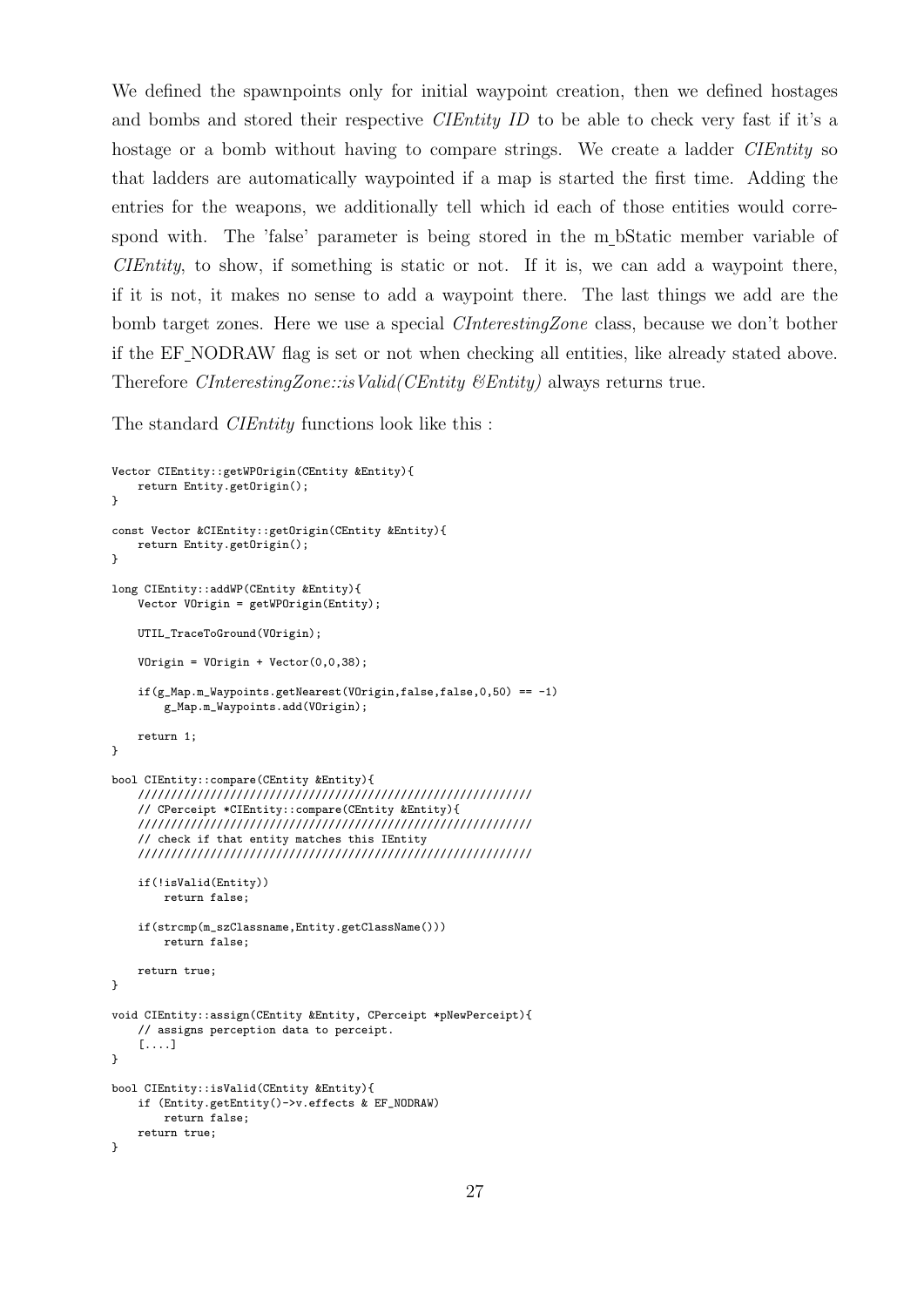Example: The *CInterestingWeaponboxWeapon* class: we need to change some functions, because we have other conditions here to check if the entity is really a dropped weapon and the real origin of the dropped weapon is not the standard origin, but the origin of its owner. This is just a speciality of the HL/Counterstrike code.

```
bool CInterestingWeaponboxWeapon::isValid(CEntity &Entity){
    if(!Entity.getOwner()) // no owner ... so what's that ? at least no weaponbox
        return false;
    if(strcmp(Entity.getOwner().getClassName(),"weaponbox")) // it's not in a weaponbox
        return false;
    return true;
}
const Vector &CInterestingWeaponboxWeapon::getOrigin(CEntity &Entity){
    if(!Entity.getOwner())
                                        \frac{1}{2} return zero if we got a problem here
    return Entity.getOwner().getOrigin();
}
```
#### 10.2 Percepting Entities

Percepting entities is now quite easy :

```
while(Entity = UTIL_FindEntityInSphere(Entity,VOrigin,_ENT_PERC_RADIUS)){ // loop thru entities around here
    iter_ientities = begin_ientities;
    while(iter_ientities != end_ientities){
        // check this entity
        if( (*iter_ientities)->compare(Entity) ){
            if(m_pBot->m_pPlayer->views((*iter_ientities)->getOrigin(Entity))){
                pAllocPerc = new CPerceipt; // create a new perceipt
                (*iter_ientities)->assign(Entity,pAllocPerc);
                pAllocPerc->m_fDistance = (VOrigin-pAllocPerc->m_VOrigin).length();
                m_LNewPerceptions.push_back(pAllocPerc);
                break; // there arent double classname IEntities !? am I right ?
            }
        }
        iter_ientities ++;
   }
}
```
#### 11 Behaviours

Now we have a waypoint system, a nice pathfinder and a perception system, but still no system which actually uses all this. We need to define how the bot should react on different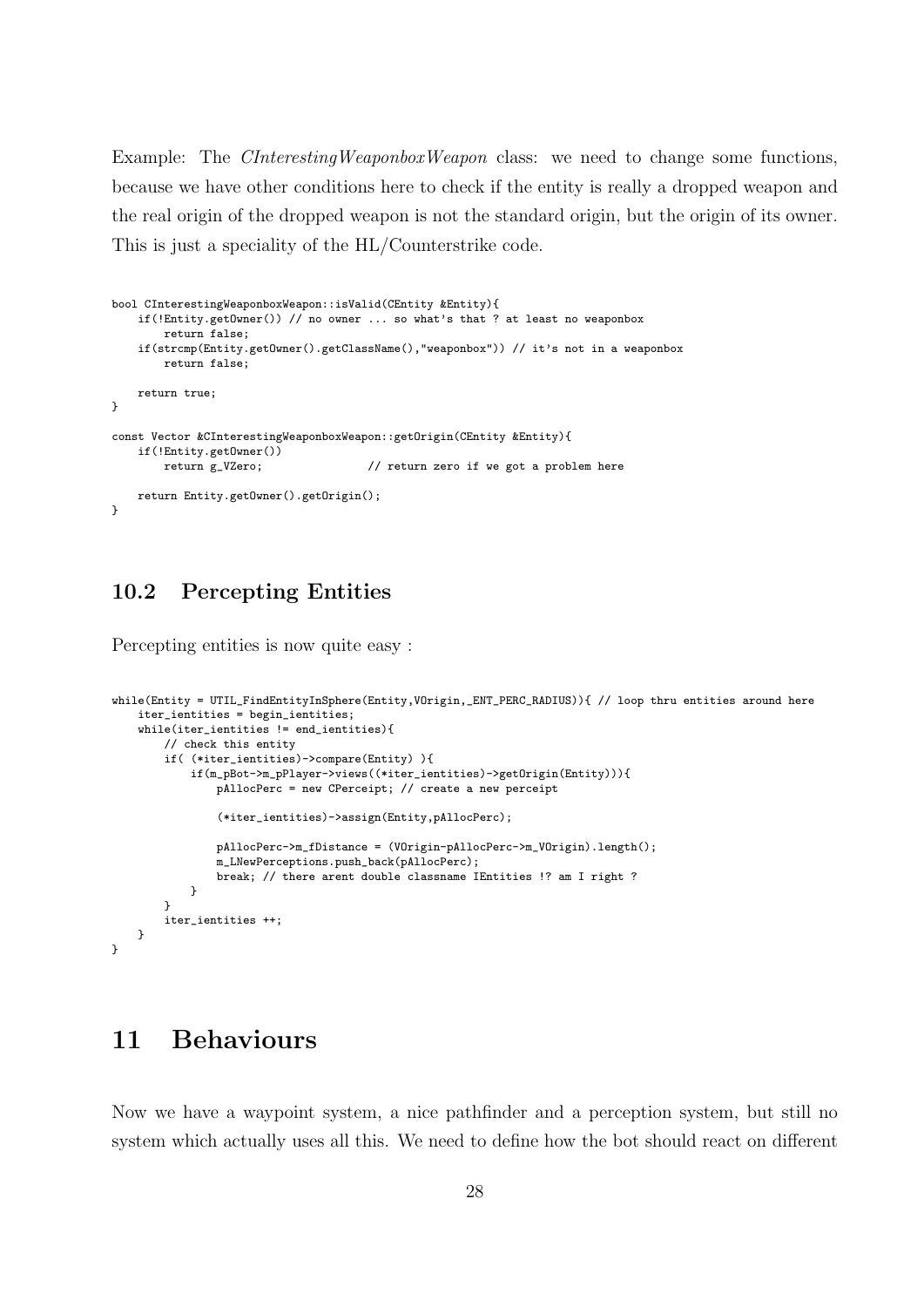perceipts, what it should do even without any perceipts.

**JoeBOT XP** has the following class:

```
class CBehaviour{
public:
   CBehaviour(CBaseBot *);
    virtual "CBehaviour();
    virtual void reset(void);
   char *getName(void){return m_szName;}
    virtual void evaluate(list<CGoal> *,CPerceipt* p=0);
   virtual void initialize(CGoal *);
    virtual void execute(CGoal *);
    virtual void deinitialize(CGoal *);
   void percept(int i){m_iPercept = i;}enum PerceptionTypes{
        P_NONE = 0,
        P STMem = (1<0).
        P_LTMem = (1<<1),
        P_{\text{command}} = (1 \leq 2)\lambdaint m_iPercept; // what type of perceipts to percept :)
protected:
    char m_szName[80];
    CBaseBot *m_pBot;
    int m_iExecuteFSMS; // State of execute FSM
    int m_iEvaluateFSMS; // State of evaluate FSM
   float m_fLastExecution; // time of last execution
};
```
This class is the base class for all 'Behaviours' of *JoeBOT XP*. Each time the bot 'thinks', all behaviours which are stored in a list in each bot, are called. First the evaluate function is called: This function gets a pointer to a perception from the perceipt list, if the  $m_{\perp}$  iPercept variable is set accordingly. Using this variable, some of the perceipts don't even get to the behaviour, which can save a lot of processing time. If the behaviour wants to do something, it produces a goal, an instance of the CGoal class. This class contains a pointer to the behaviour, a pointer to the related perception, the priority and the type of action. All those goals are collected and when all evaluation functions have been called, the goalfinder decides which of the goals to execute. We have three types of goals, which can be executed in parallel: 'Look', 'Move' and 'Action' -goals. For all behaviours to be executed, the execute function is called.

Sometimes it is useful to know when a function is called the first time and when it isn't called any more. For this purpose we have the initialize and deinitialize functions.

An example of a behaviour:

class CBVLT\_HLDM\_AttackSnipe:public CBehaviour,CCallback\_onPathCreation,CCallback\_onReachedDestination{ public: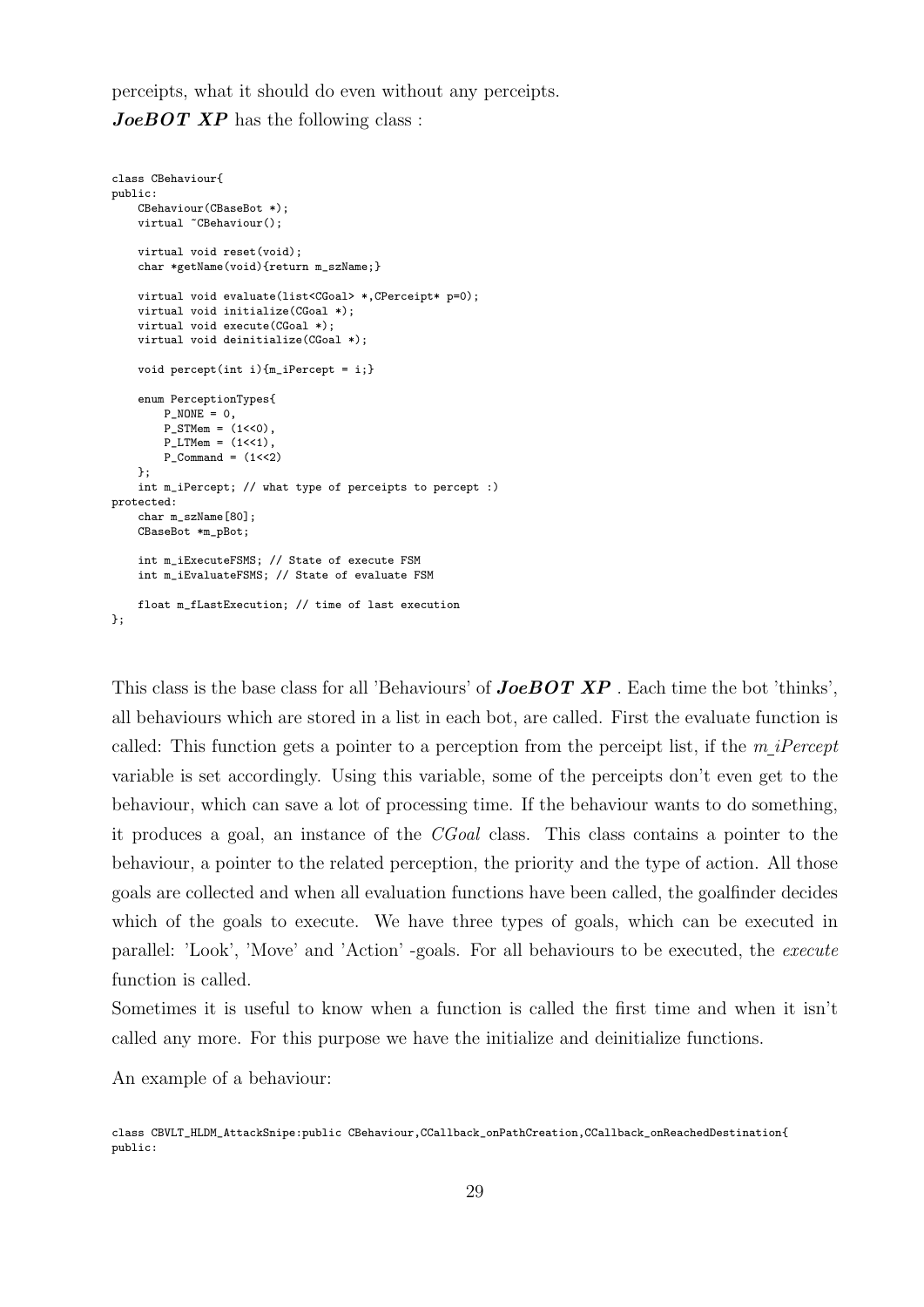```
CBVLT_HLDM_AttackSnipe(CBaseBot *pBot):CBehaviour(pBot){
        strcpy(m_szName,"CBVLT_HLDM_AttackSnipe");
       percept(CBehaviour::P_LTMem);}
   virtual void evaluate(list<CGoal> *,CPerceipt* p=0);
   virtual void execute(CGoal *);
   virtual void initialize(CGoal *);
   virtual void onPathCreation(AStarBase *);
    virtual void onReachedDestination(CPlayer *);
};
```
This behaviour was written to make the bot search for a sniper place, if it has a sniper weapon, if it knows from his long term memory that there was somewhere an enemy which is still alive, and camp there.

This class is derived from 3 different classes. First one is the normal CBehaviour class, second is a class used to provide a callback function for the AStarTaskManager once the pathfinding process is finished. The last class this behaviour is derived from is another class providing a callback function : this function is called once the bot has reached his destination.

In the constructor we can see that this behaviour should only be called with long term memory perceipts.

The evaluate function checks if the long term memory perceipts are suitable, i.e. if the enemy has already been attacked by this bot, if the enemy is still alive etc. Then a check is done whether the bot has a sniper weapon at all. If all this is the case, a *CGoal* instance is created and added to the list of goals.

The *execute* function does nothing but updating the last time the behaviour was executed.

The *initialize* function searches a place to snipe from. This place should be not too far away from the bot's current position, not too near to the enemy's last known position and it should overlook quite a few waypoints at once. Searching for this waypoint is mainly done by using 'AND' operations on bitfields. If such a waypoint is found, an AStarMachine is created and added to the AStarTaskManager.

When the pathfinding is finished, the *onPathCreation* function is called. Here we just tell the bot's basic path movement behaviour which path to take.

When the bot has reached the end of this path, the *onReachedDestination* function is called and we can tell the bot to camp there for a while.

A variant of the CBehaviour is the so called CEmotion class. It is derived from CBehaviour, but produces no goals, therefore needs no execute function. But it got two other functions : preprocess and postprocess. Those two functions are called before and after looping throught all perceipts. These 'emotions' can be used to analyse certain perception - in the simplest case just to count the visible enemies.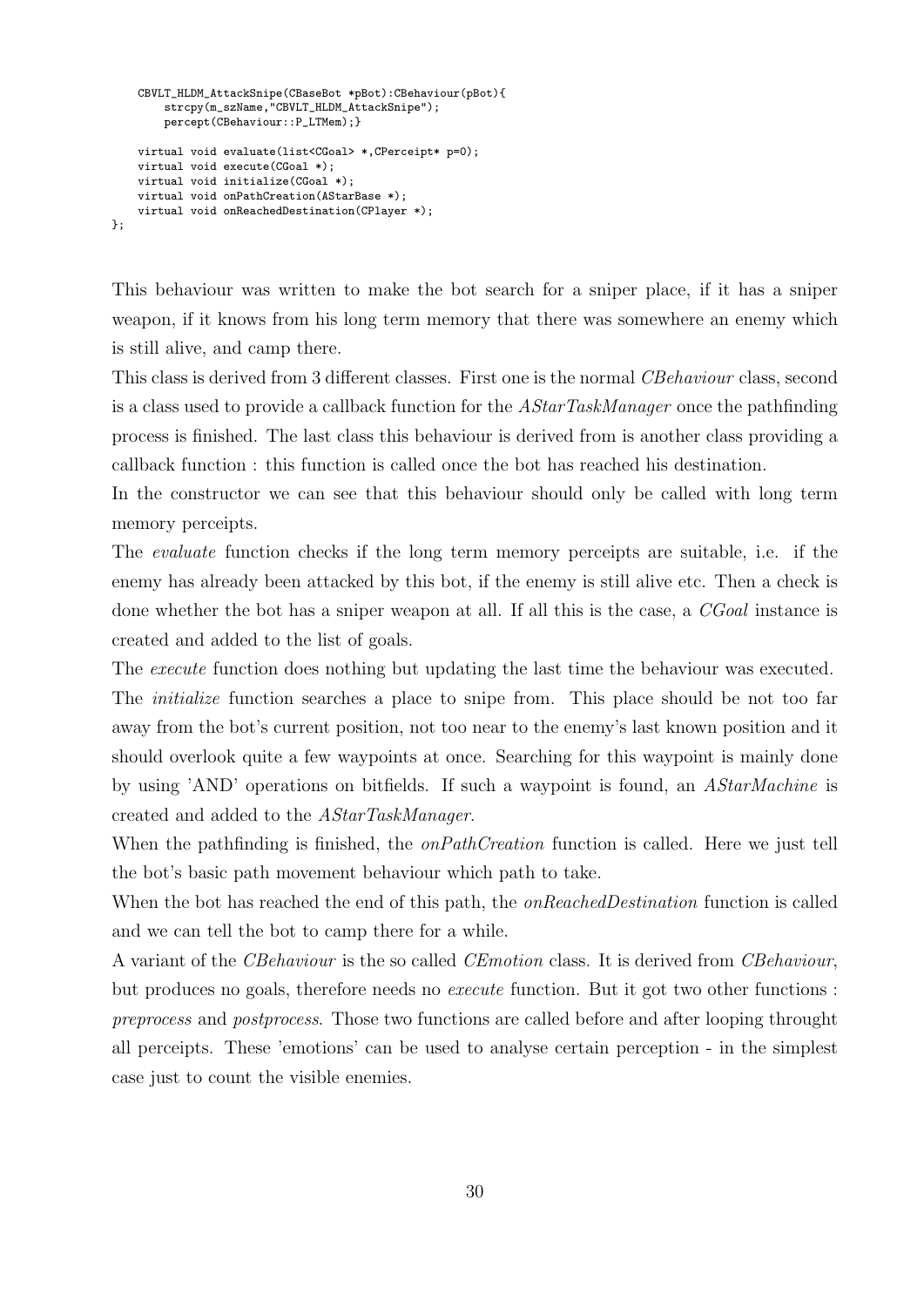## 12 Teamplay

Teamplay is an important aspect of a lot of games, and it becomes more and more important. Users expect NPC's to coordinate their attacks, stupid and selfish agents are not needed any more.

**JoeBOT** had no real teamplay, but some basic squad behaviour was achieved by adding task to the taskplanner to follow one of their teammates. One of the main problems here is, that this system is useless in fights. Second, since the bots cannot really estimate where the player to follow wants to go, cohesion is difficult to get. Extrapolating the players speed was sucessful here, unfortunately this led to delays in the bots movement especially at the round start, when the bots had to 'sort themselves'. In general this system works fine and produces nice movements when you see it on an overview.

#### 12.1 Current Implementation

JoeBOT XP has a separated squad and team system. Each bot in a team player mod is a member of a team, and then also added as a member of a squad.

The bots of **JoeBOT XP** itself have only very limited capabilities of navigation, they can hide to reload, but not much more. Most navigational tasks are performed by the squad. The squad then creates perceipts for the perception system of each single bot to make them go to some location. The squad itself is organized just like a bot, it has a perception system, a goalfinder and behaviours. Perceptions are for example radio commands. The behaviours and the goalfinder work the same way like in the bot.

The team structure processes possible radio commands of team members, avoids too frequent radio messages in the mod and determines the sizes of the squads. It also contains an array of the time a waypoint has been last seen, so that the team's members don't have to look all the same direction when they run around a corner together. This approach is motivated by the fact that a team of humans also percept where the other are looking and try to have the whole terrain in sight as a team.

The destinations of the squad members to go to are stored inside the squad. A function checks if the bot is going there, and creates an A\* Task to be executed, if needed. The bots do not get their destination just as an waypoint index, but the command already contains the whole path. Otherwise it would have been difficult to coordinate the pathfinding processes to avoid getting stuck : Normally all squad members get the command to go somewhere at the